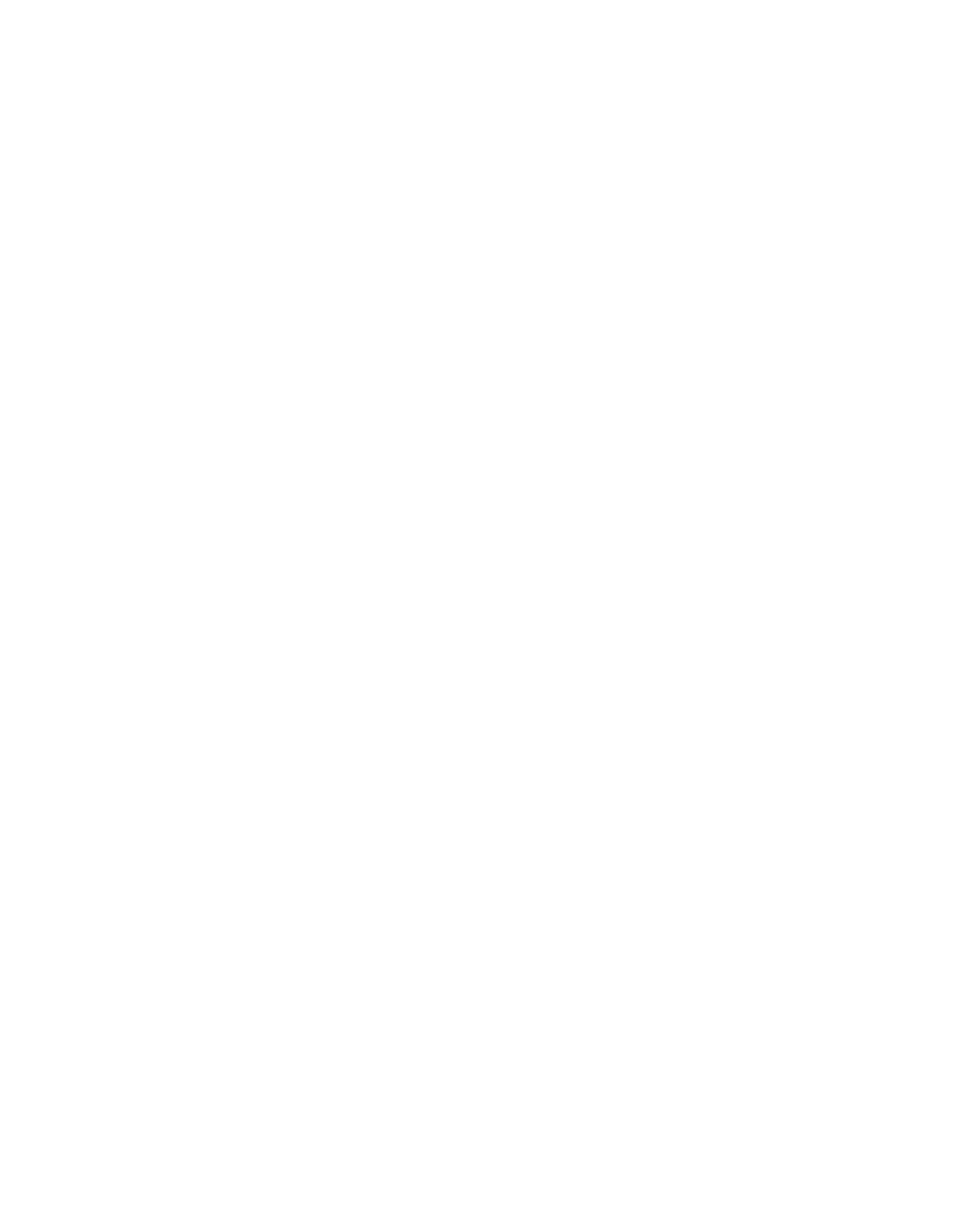DUSIE KOLLEKTIV

#### POEMS FROM



**SUSANA GARDNER**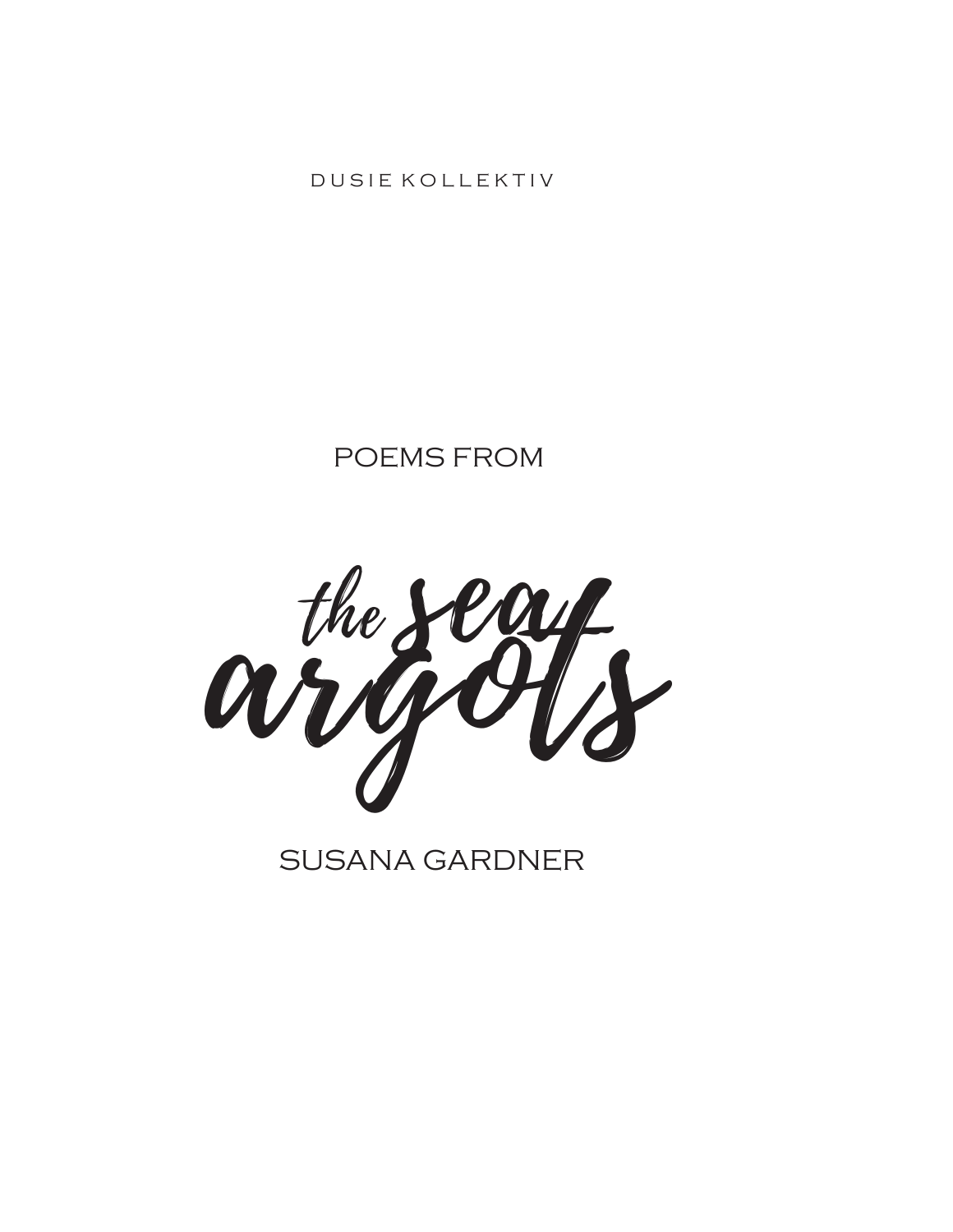first printing, 2020

All rights reserved. No part of this book may be reproduced without the publisher's written permission, except for brief quotations in reviews.

Several of these poems have appeared in GUEST, a Canadian journal of guest editors. Thanks go to above/ground press editor rob mclennan.

Written in 2019 for the Dusie Kollektiv Issue 9: *Somewhere in the Cloud and Inbetween*

In memory of Marthe Reed, dear dear friend, poet and indy publishing co-conspirator.

D U S I E : DUSIE KOLLEKTIV : dusie.org

ISSN 1661-668

# **SIE**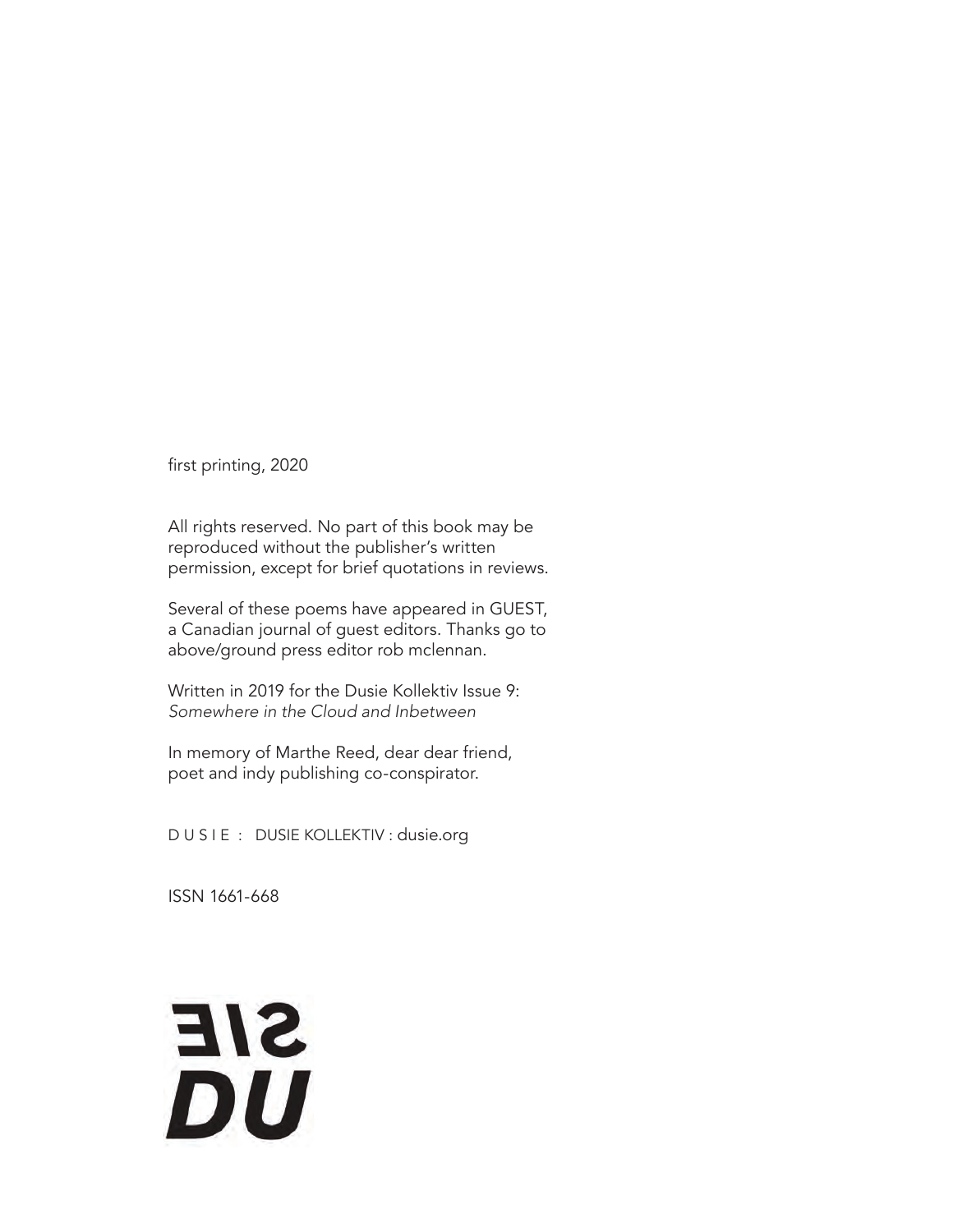#### **THE YEAR** THE SEA **CARRIED HER** THE SEA **CARRIED HER**

Warblers and the flashing brilliance of. Language pushed along a current of memory. In the absence of memory, language insinuates itself. Marthe Reed, (em)bodied bliss

> "Lat nat this wrechched wo thyn herte gnawe," Chaucer's Troilus and Criseyde, 1374.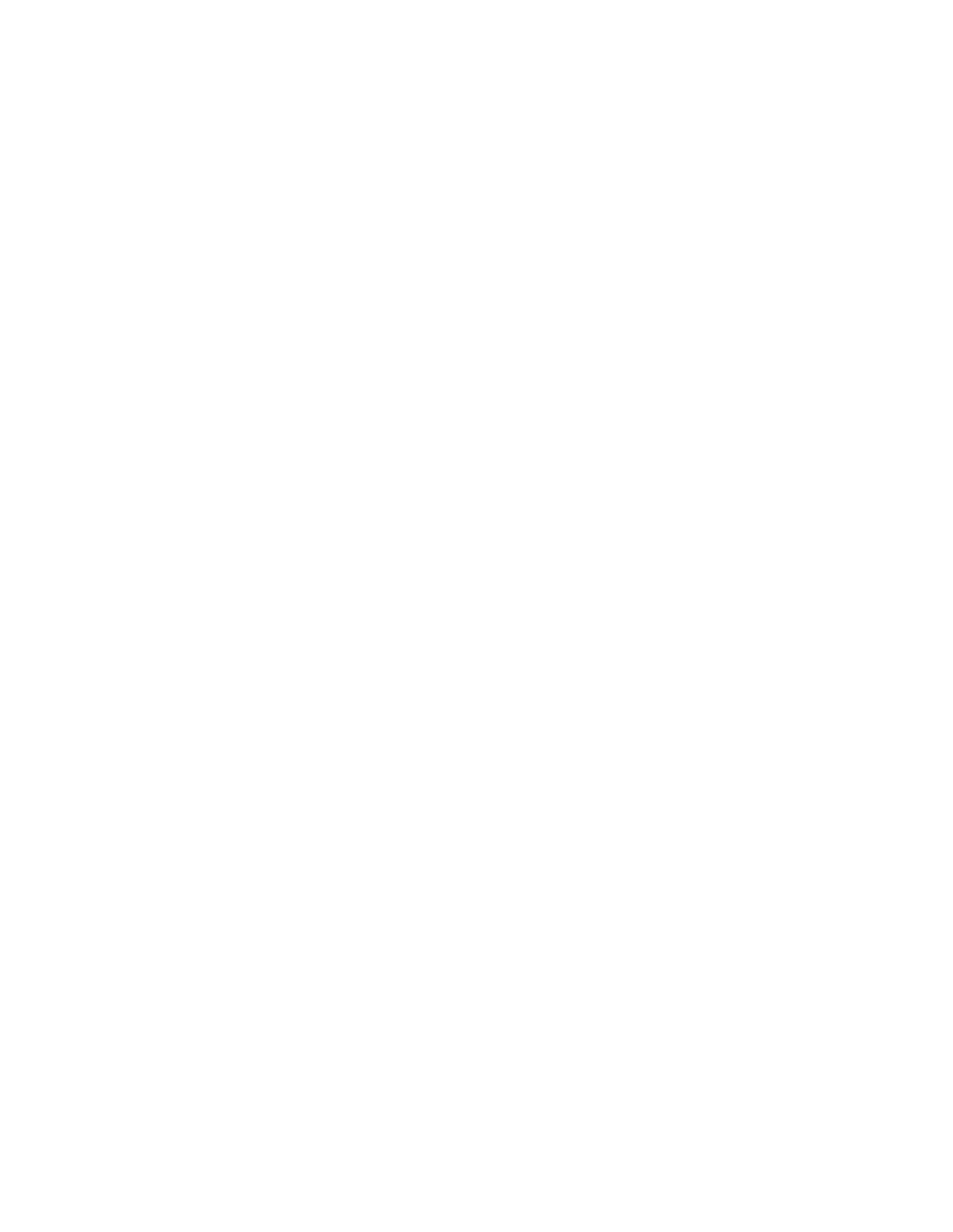#### *THE YEAR THE SEA CARRIED HER*

 *the sea carried her* lulled her in the days and months passing and then the years the years of repeat before words the year the sea and sun willed her strange carriage adrift and reeling recollected this time was mute as flow state as all else was water and other when the summer green grass first collided with wind in its soft gray hush this is all she knew of the time before before she first heard its sound or roar or knew its true name after first becoming and knowing then who she was a varied state of trajectory an altered course since the first meeting the sea and she so young but the sea always knew her and would become her again and through as her then had shifted into a very different state of self reset again into unending restless waves held into renewed lapsing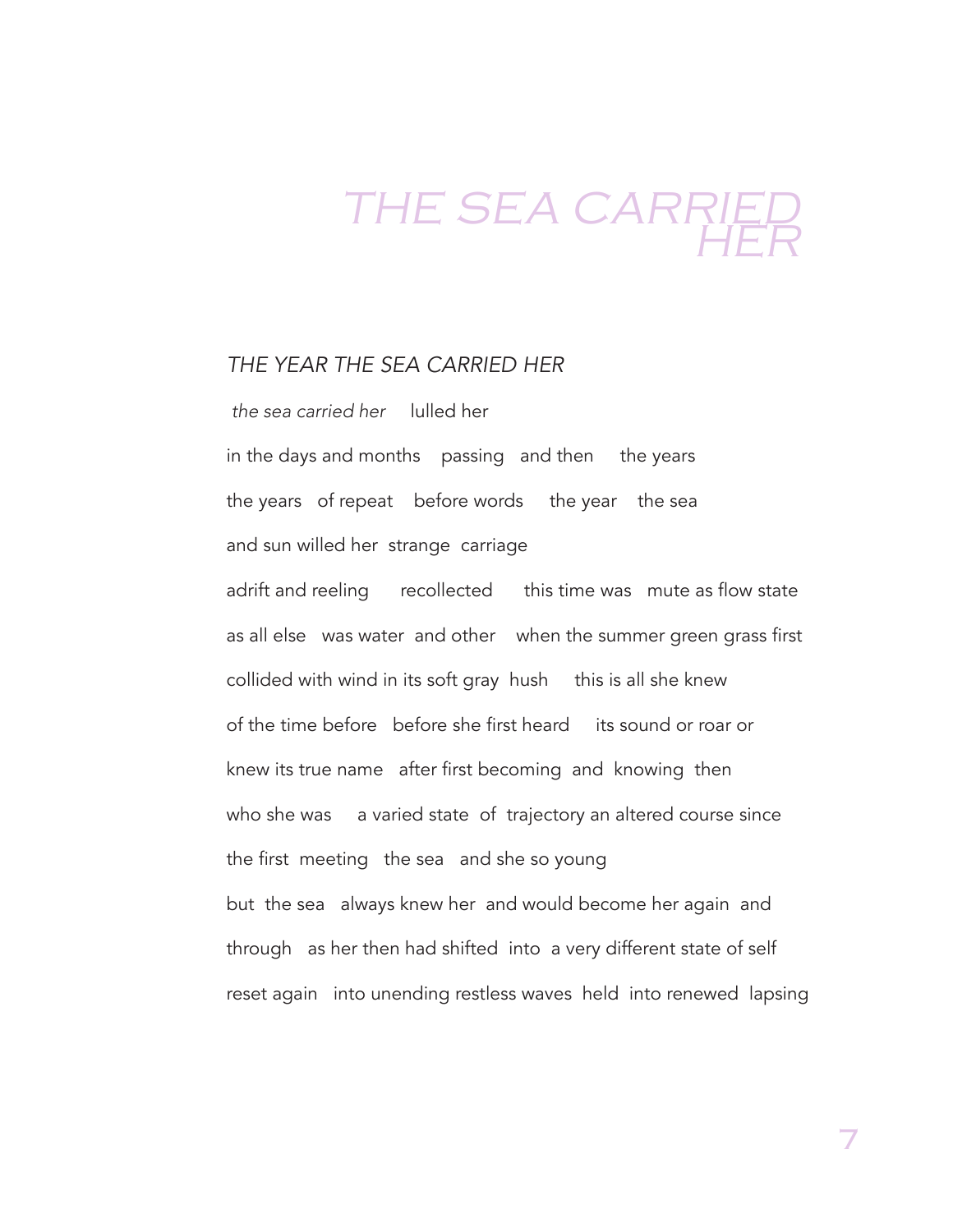#### *THE SEA CARRIED HER* was the year

the sea first carried her was the year she least felt its carry its swell felted weights about her feet she was young and she was could now head into the waves alone when the air was heavy with pressed speech weighted her down around her a bag of serrated shells collected pressing and pushing inward into a sharp twisted brackish

scraping sandy relief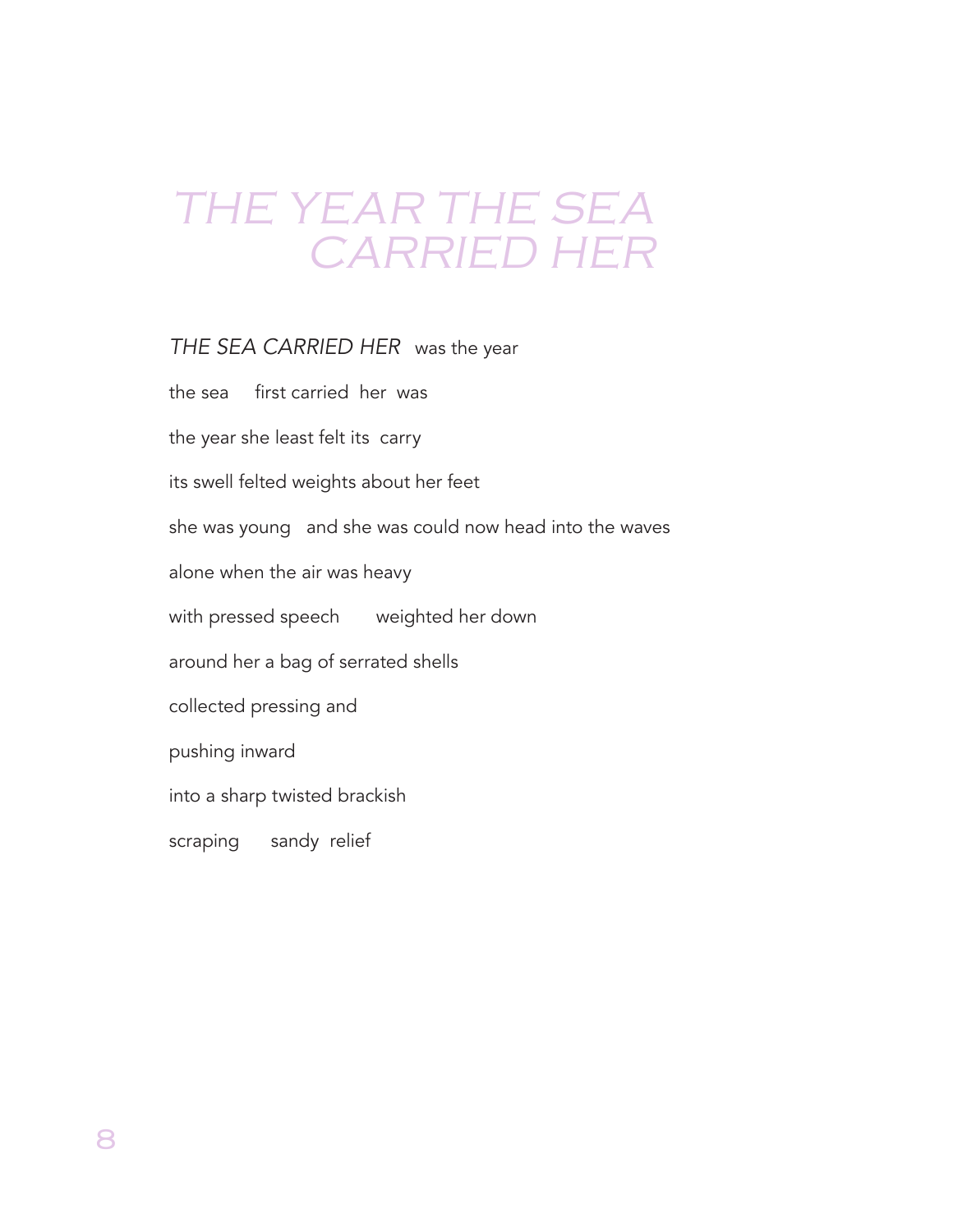#### *THE YEAR THE SEA CARRIED HER*

first her body went numb with cold a seacold release into a summer so hot and dripping and stunted in contrast when she left the water and stepped to the tide-line she was already dry and felt the pressing inward again apart from her hair eyes stinging salt water stained skin dry by the time collapsed into her faded towel she dug in again deeper into the sand making hollows to envelop her waiting to be called and called back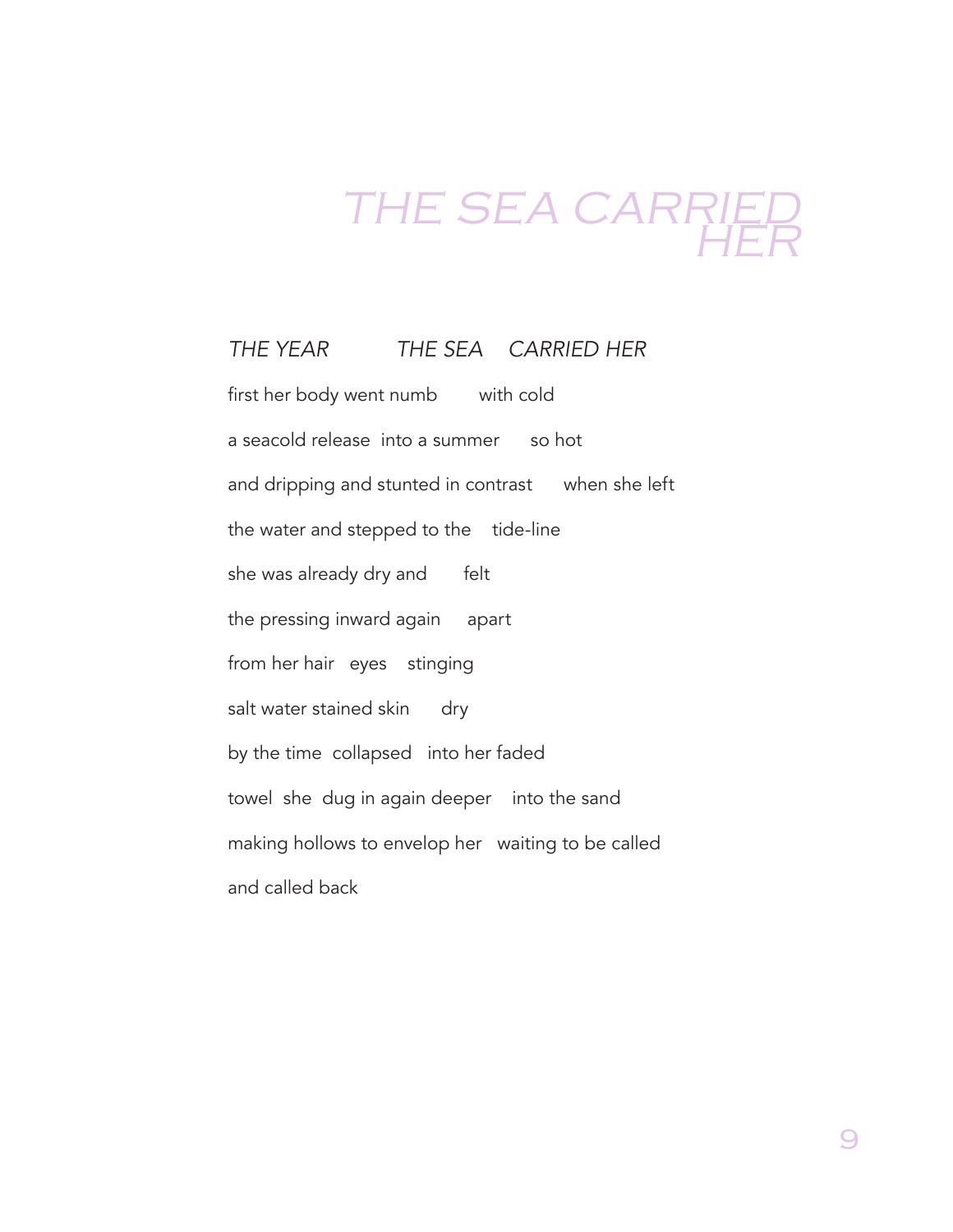#### *THE SEA CARRIED HER*

in the year the sea first carried her into the dredges and sandbars reached out and tumbled her into its arms held her in contrast and distinct relief as enviable *wet-wet* relief inevitable until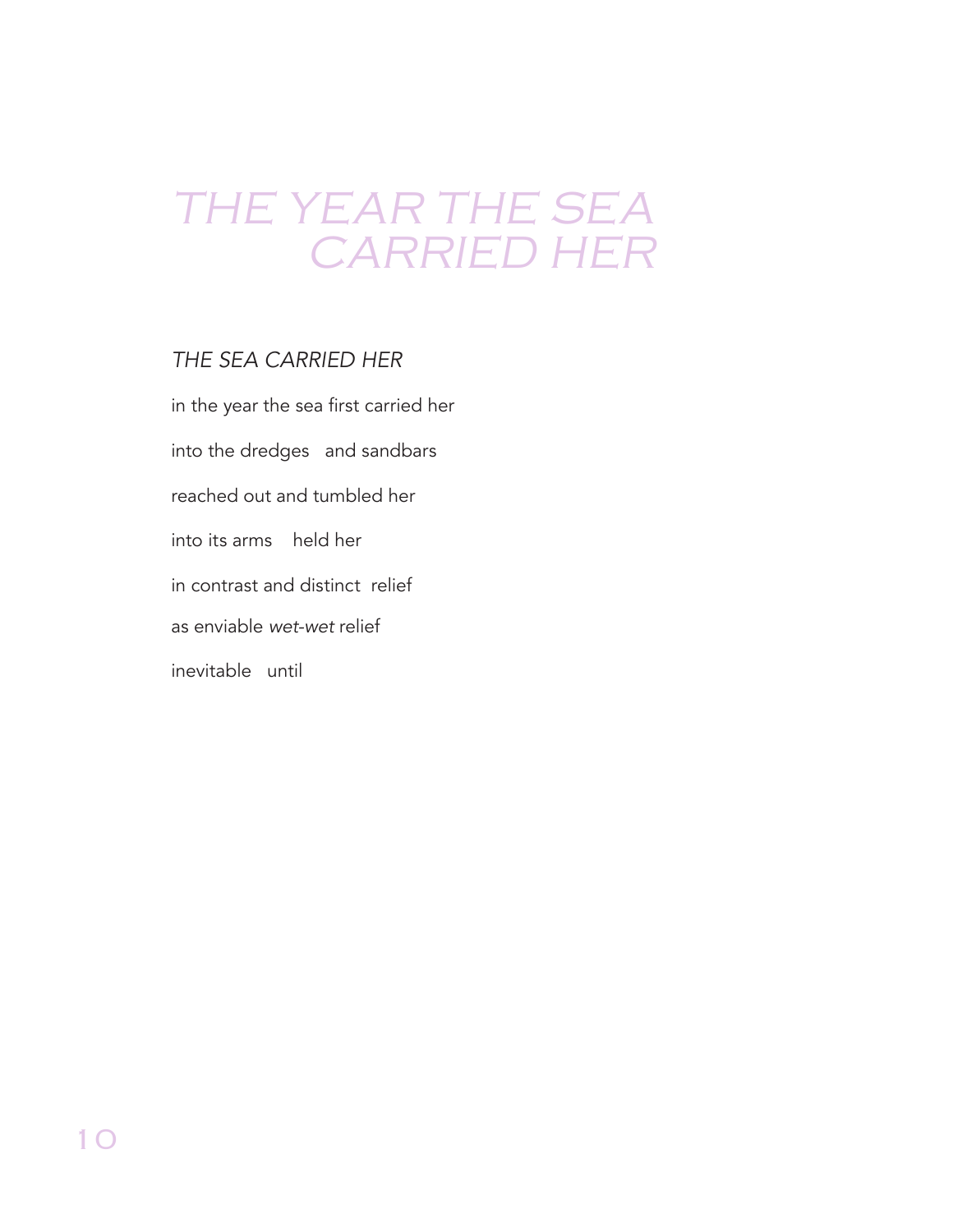*THE YEAR* 

*THE SEA* 

*CARRIED HER* 

stirredand

stirred

her flesh toward

awake

a first

swirling

down

and down

then up wrested

but unknown

renaissance

of repeat

among

sea stars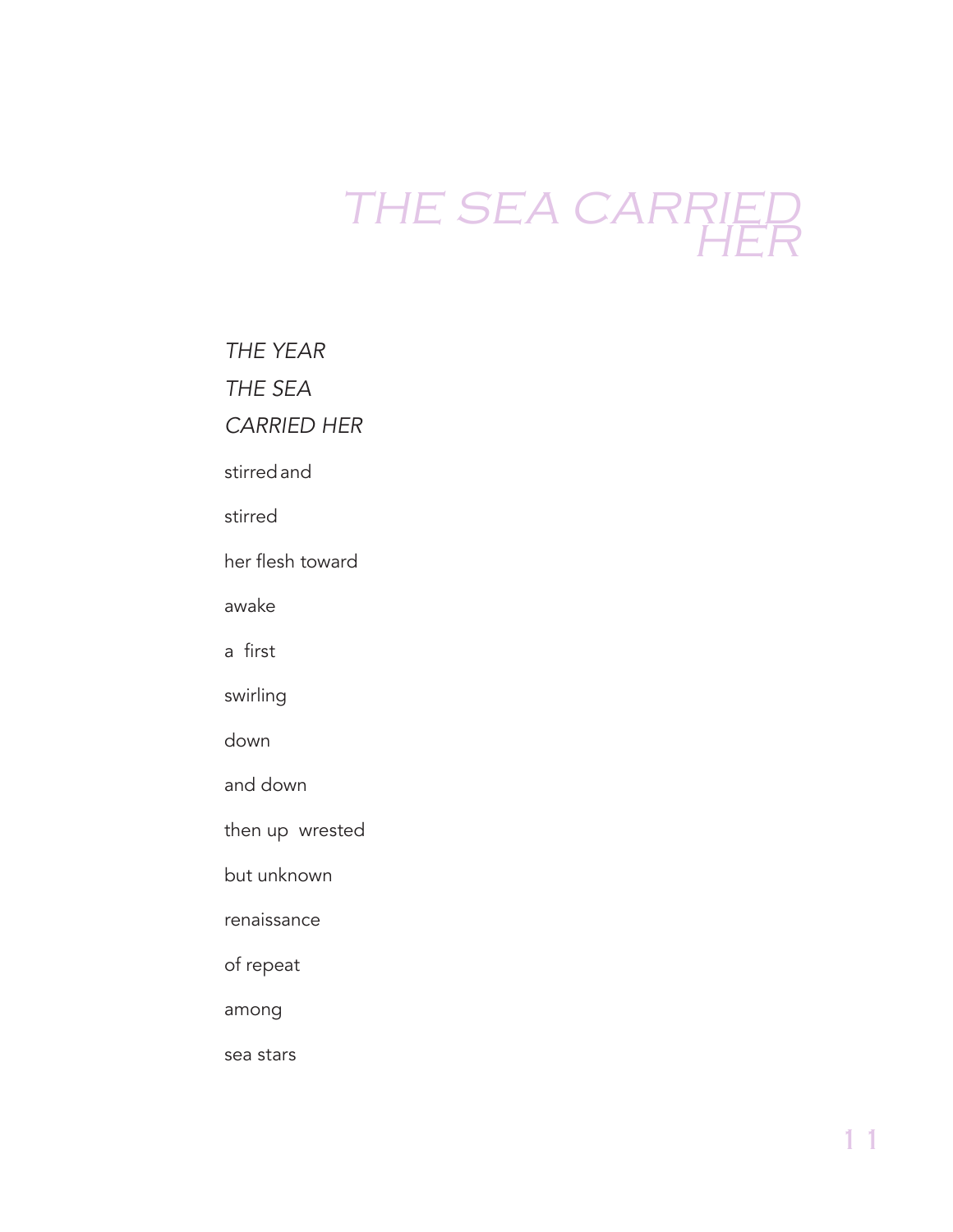*THE SEA CARRIED HER* as she soared above her self body among waves with only a gentle tether her body felt removed and separate as sand accumulated in the crotch of her suit and pressed and pressed her down and down though she did not think about any of this at the time she simply was a girl might fall down and down down drowning into the furred-hole of repeat of a sea swirling turning up mucky and murky sand forced up and up and as quickly pounding down again into the salt dredge light and then into darkness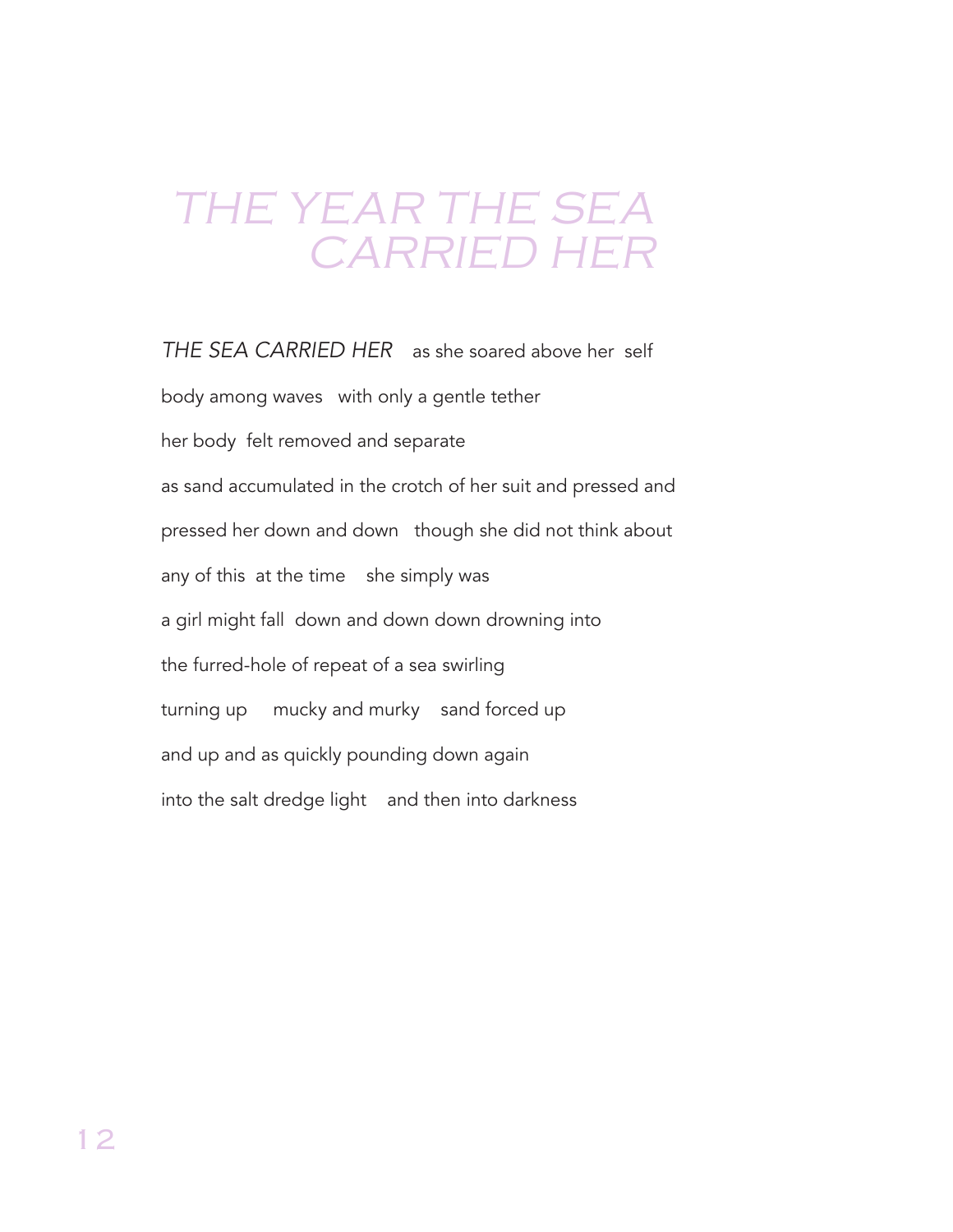#### *THE YEAR THE SEA CARRIED HER*

this was the year she first saw the sea as a larger being something greater than herself and a part from her self felt its calm release when she stopped beating and beating back and back against it her histories or given narratives and timeline though minor after the waves after she gave in again when she was just a girl at last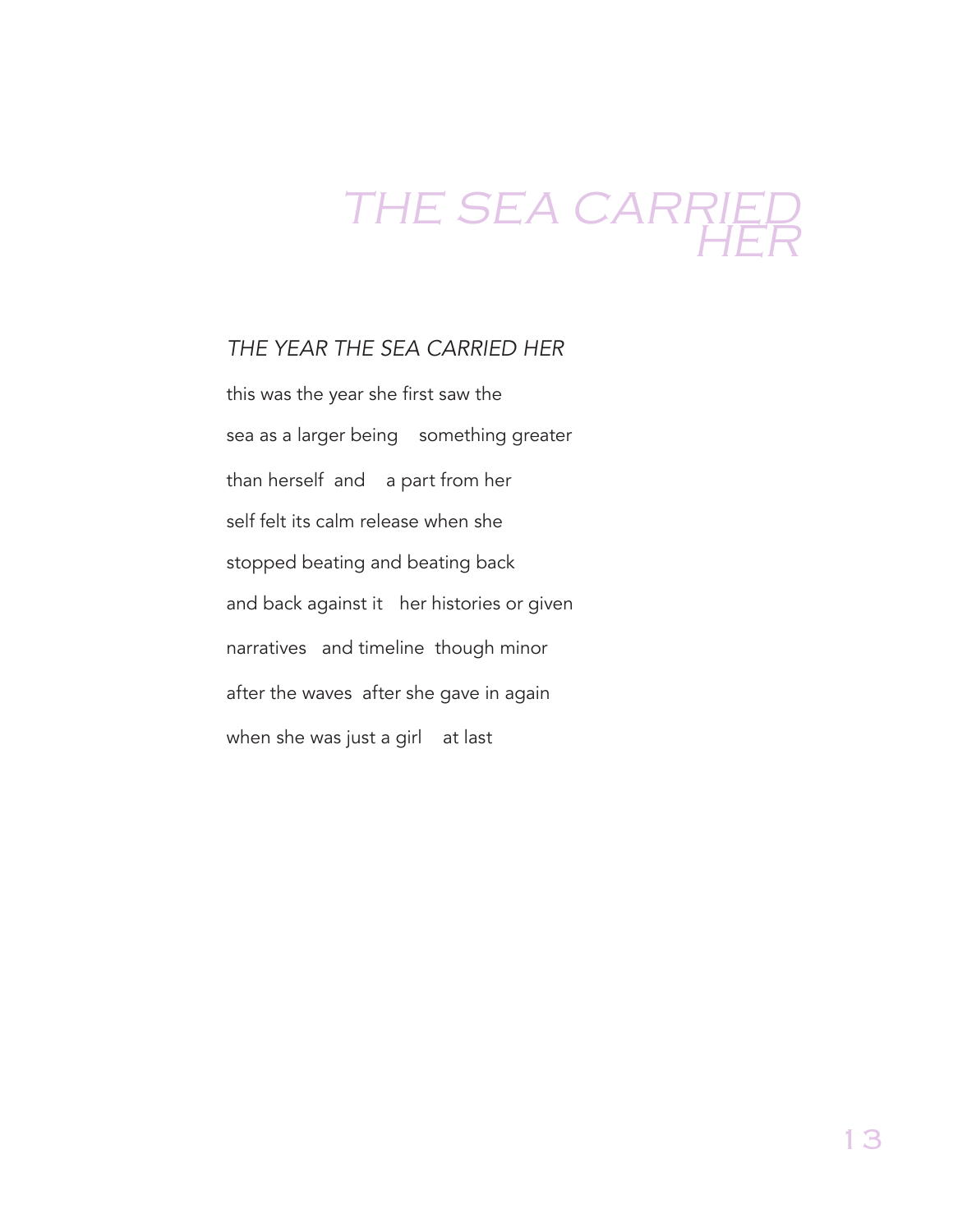*THE SEA CARRIED HER* fixed again and again and freed released from this moment at last when the white-haired old woman scooped her up by the back-straps of her suit and pulled her back from that glistening beyond and set her down again swiftly until she was steady the girl looked to shore confused and then back again though she was gone the woman with the white-haired ponytail and one-piece floral suit had disappeared into the surf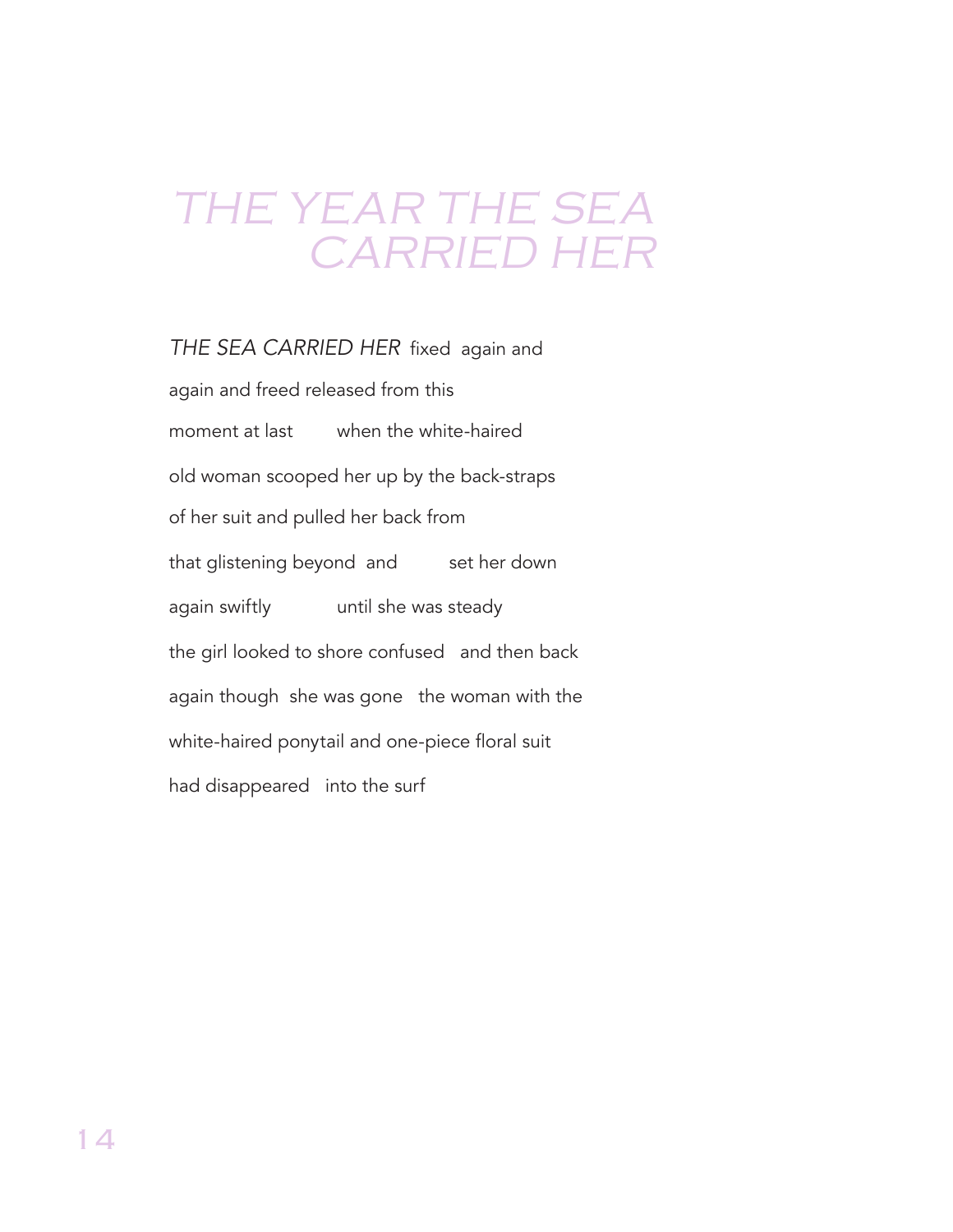*THE YEAR THE SEA CARRIED* the sea strained her the sea choked her it stained her salt-water coughed up and up from her lungs and nose and the roar was still in her with her the crashing was all around she looked to the shore and then again toward the silver haired woman in the black and floral one-piece who had been right there was now gone and she frantically looked around and back and back into the waves behind her which crumpled her again but now she was closer to to the shore and struggled to get there and continued coughing until she was hoarse and sick with salt and mixed dread and that newness of what it is to be shored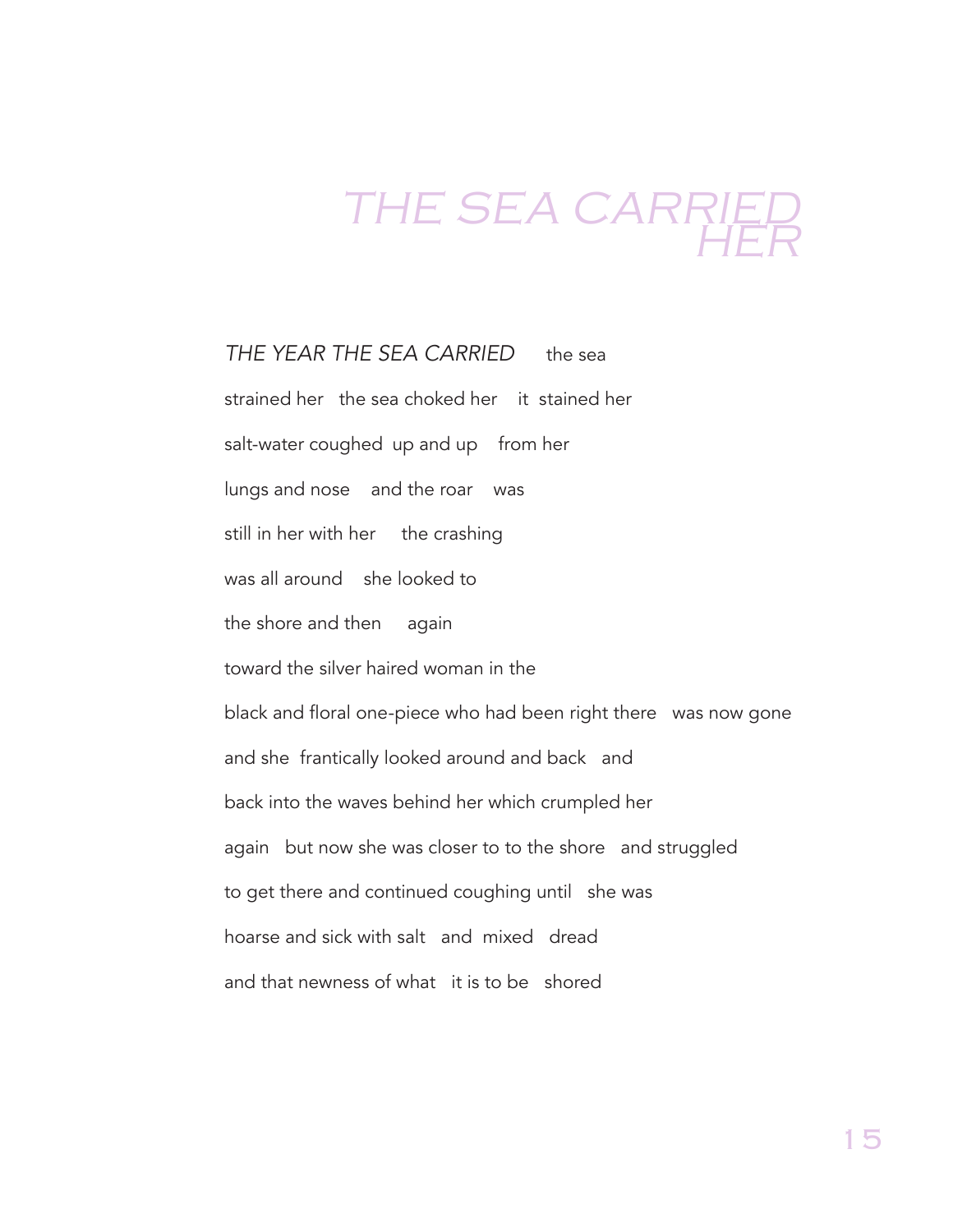*THE SEA* 

*CARRIED HER*

when and it was then

that she first understood

what was always there

was never really

hers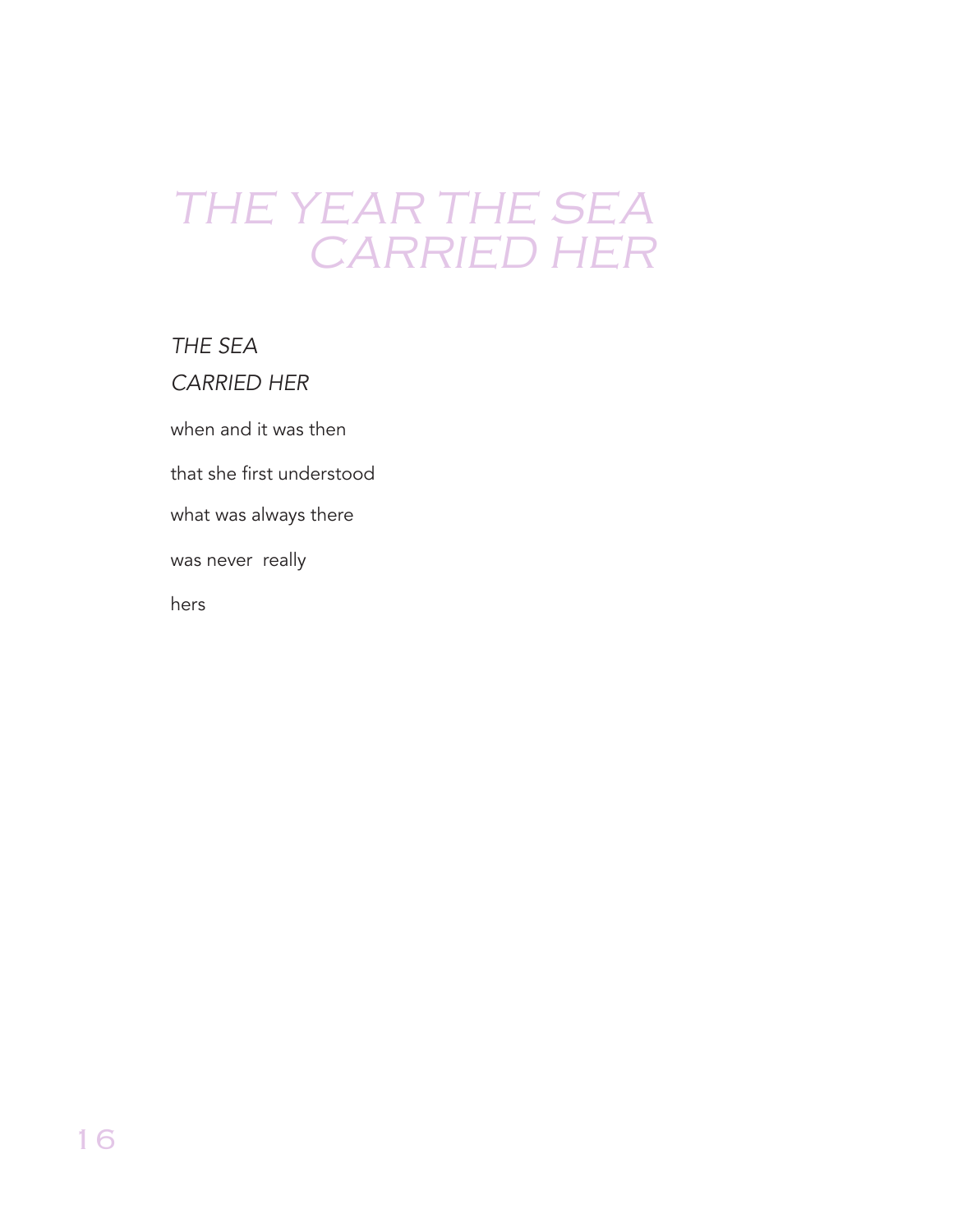#### *THE YEAR THE SEA CARRIED HER*

and carried with her the why the why didn't she beat the waves harder? instead of swallowing the briny water after it hammered down and down upon her small shell and why had she allowed the cool rage to enter her? instead of going further and further down and instead of the cool release of what she seemingly wanted pulled back and back down as she was lifted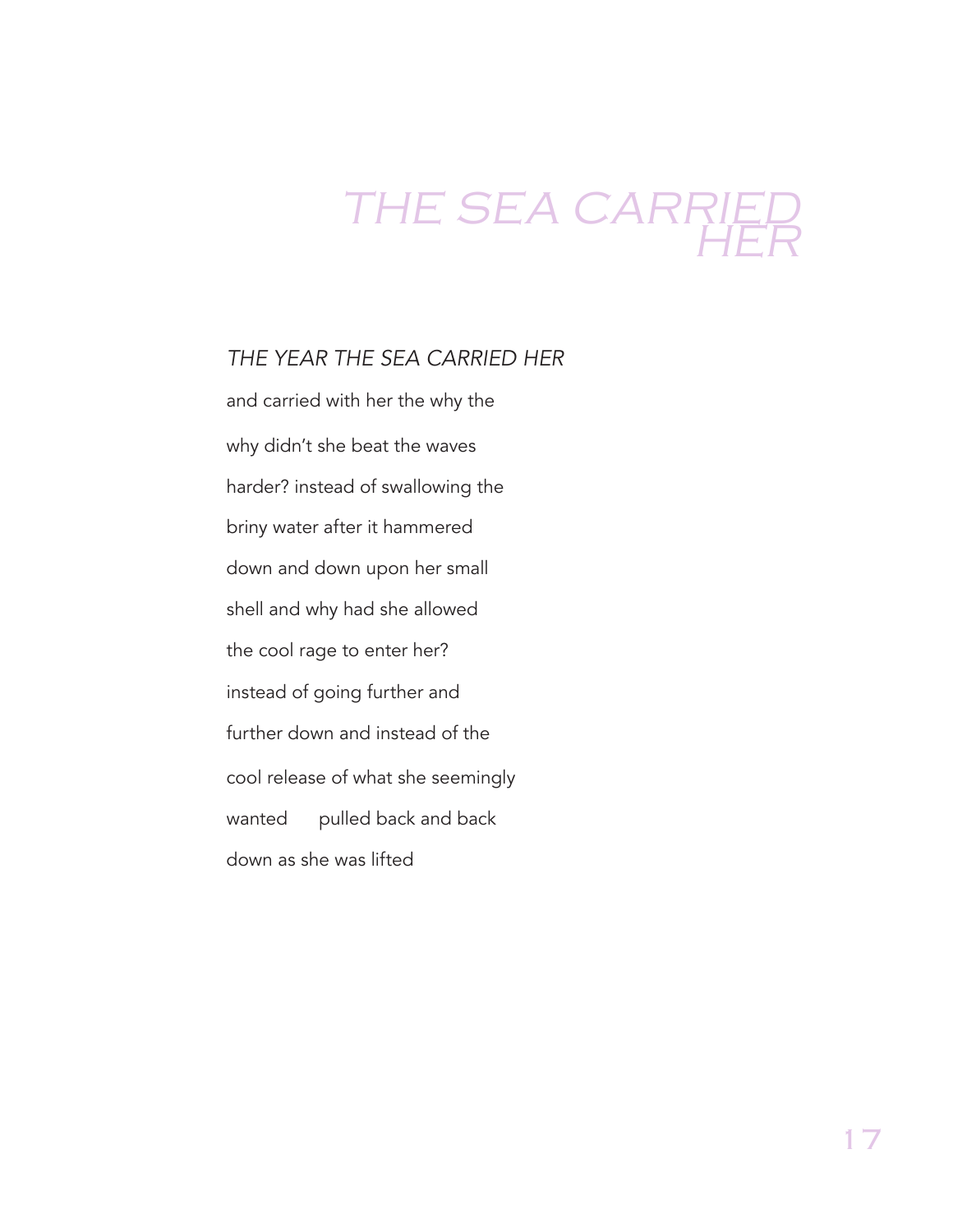#### *THE SEA CARRIED HER*

lifted from all else and somehow absolved from that inward pressing if only for that singular moment the salt had carried her kept her afloat as she rose up from endless wave on wave assault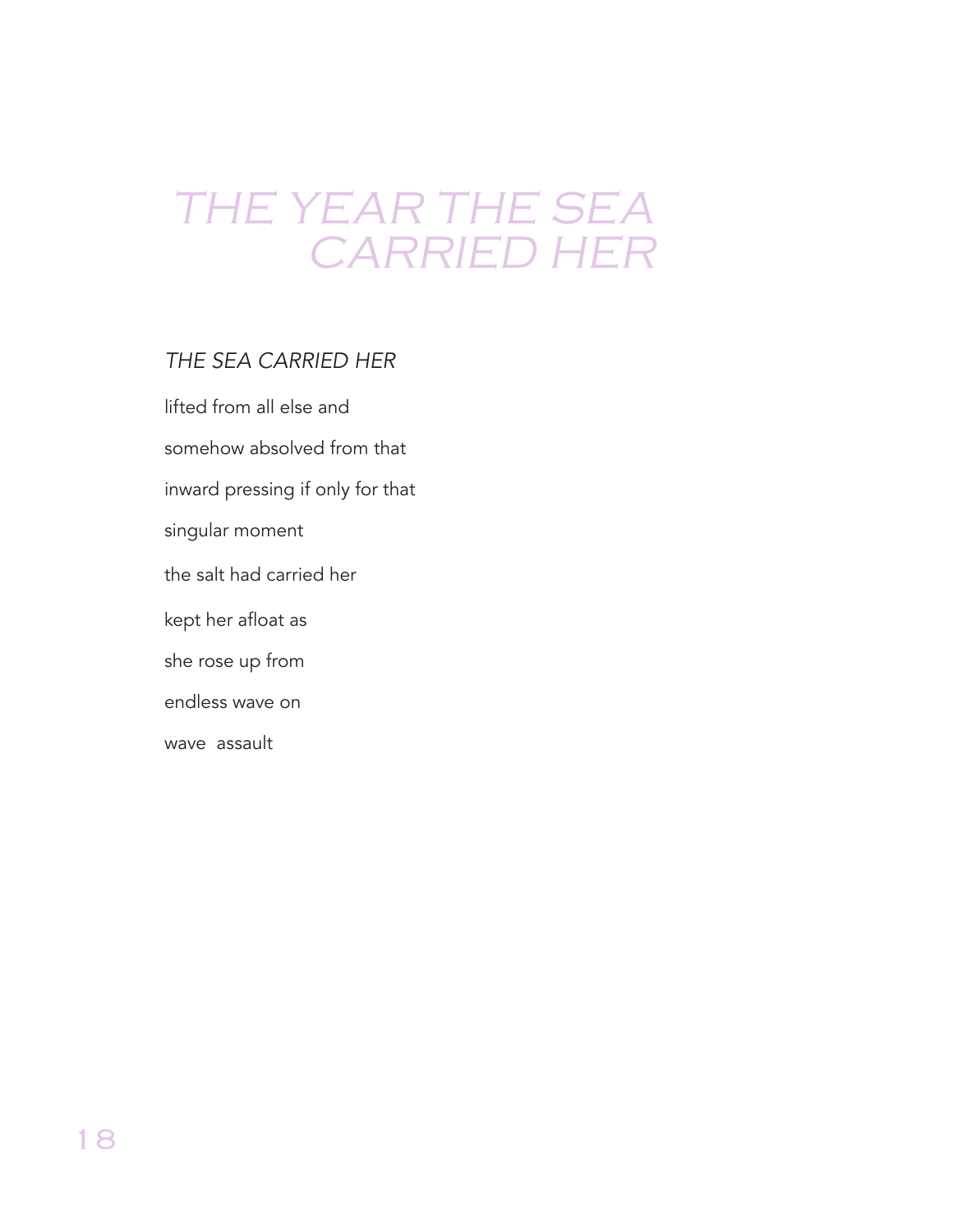#### *THE YEAR THE SEA CARRIED HER*

in that familiar blue-blue drink floated in her for weeks months what seemed years succumbed for an eternity or two a year or just days or many days and their succession and years repeat wholed her up again in a new form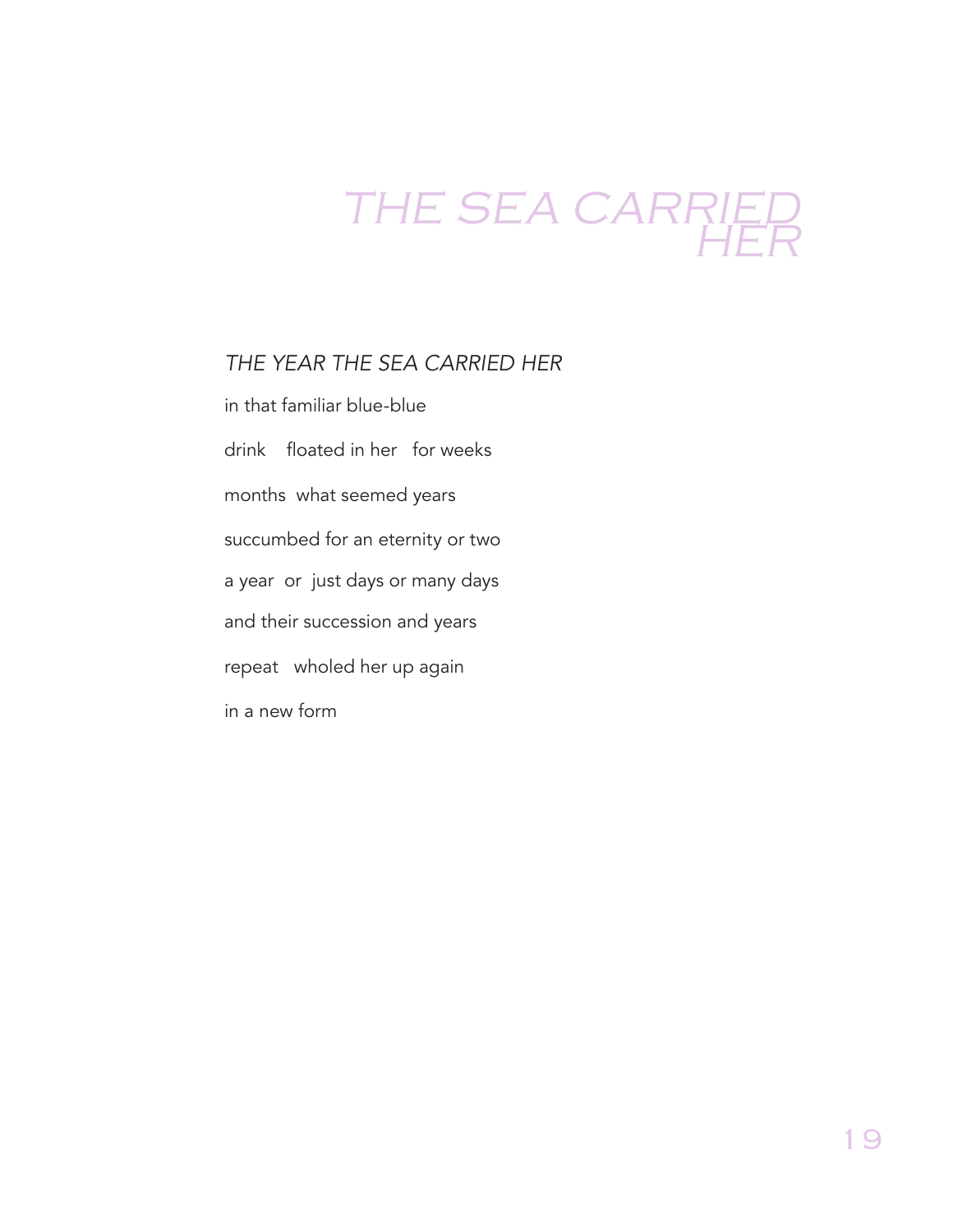**THE SEA CARRIED HER** but never felt like enough because it never feels like enough as things never do feel like enough until far-off hindsight or retelling which is more of a assuaged phenomena versus concrete but the living story is also important the story that soothes and so this is a later feeling that is also unknowingly false or were things were once enough that are no longer?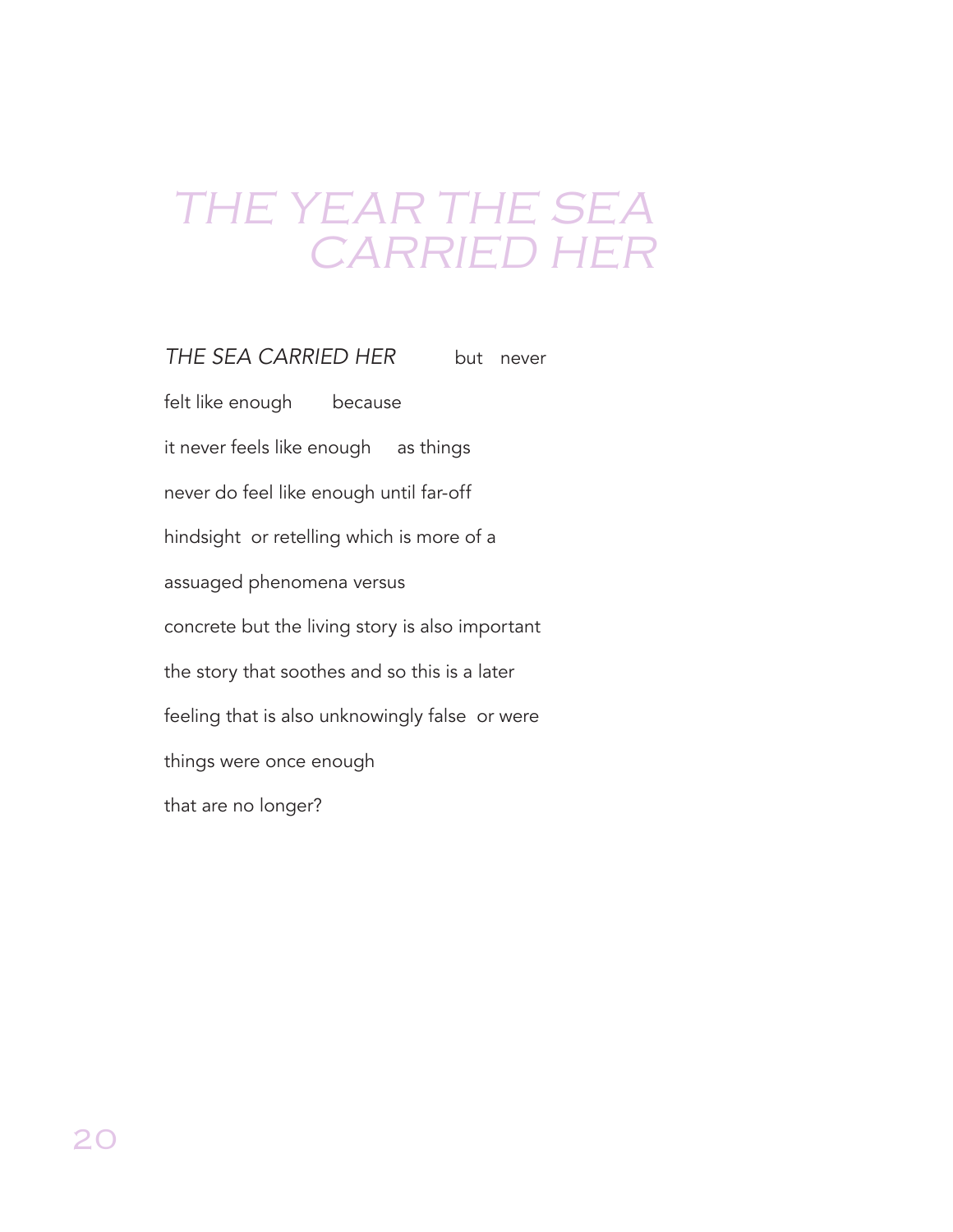#### *THE YEAR THE SEA CARRIED HER*

was a spacious nothing as sound carried waves when waves were metaphors or parables or couched frets or slatterned recurrent kisses lit spaces of another time she would always imagine or cull up as it might have been or could possibly be hers or least within her years her yet everything different and other and somehow this new familiar she would learn to hold inward like breath often constant and knowing which shifts a division of what had occurred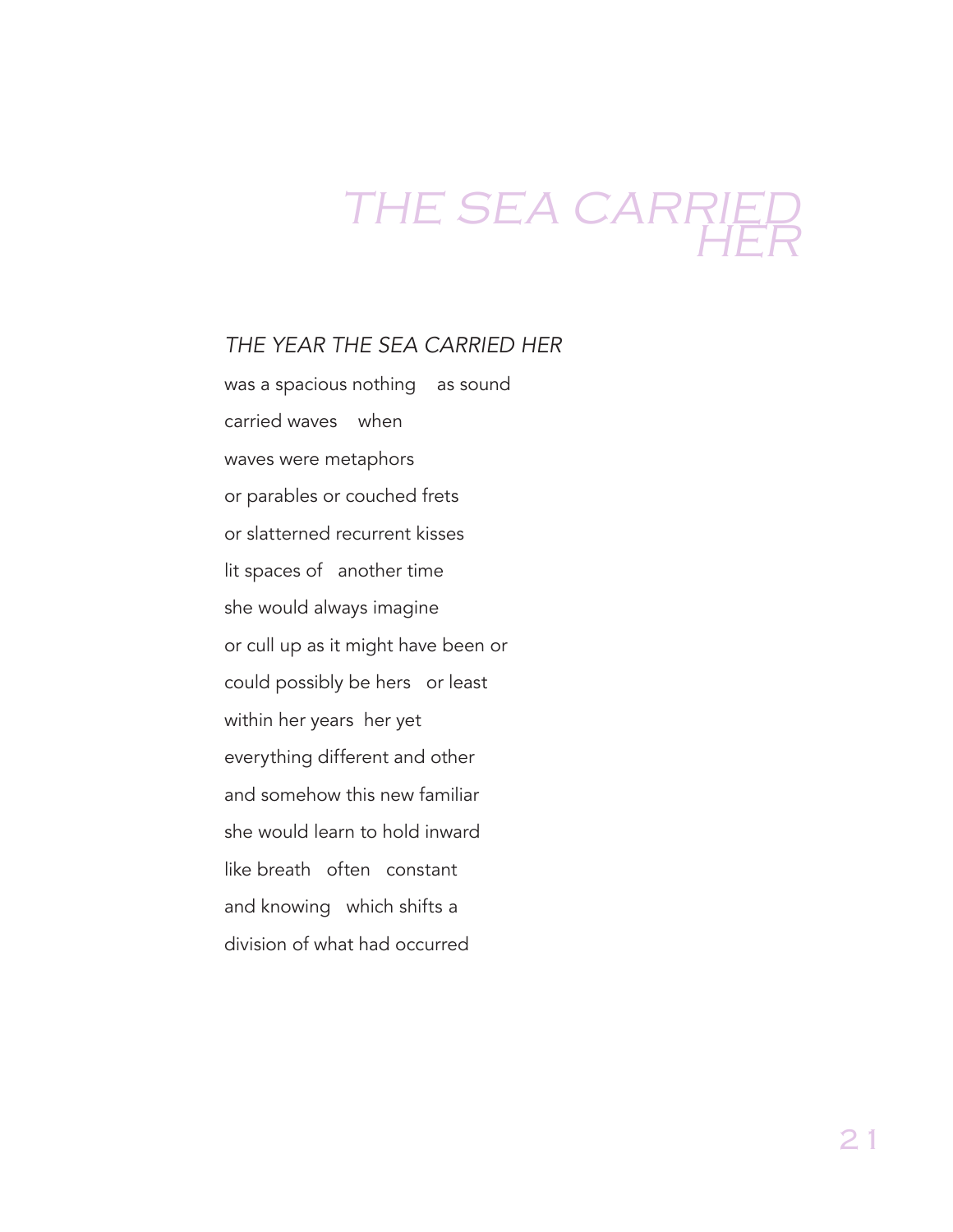#### *THE SEA CARRIED HER* among

seabones while boats flew midair sailing overhead while fishers with maidens would ride saddled fat fish phantoms carry torches small bits of light illuminating the sea-same sky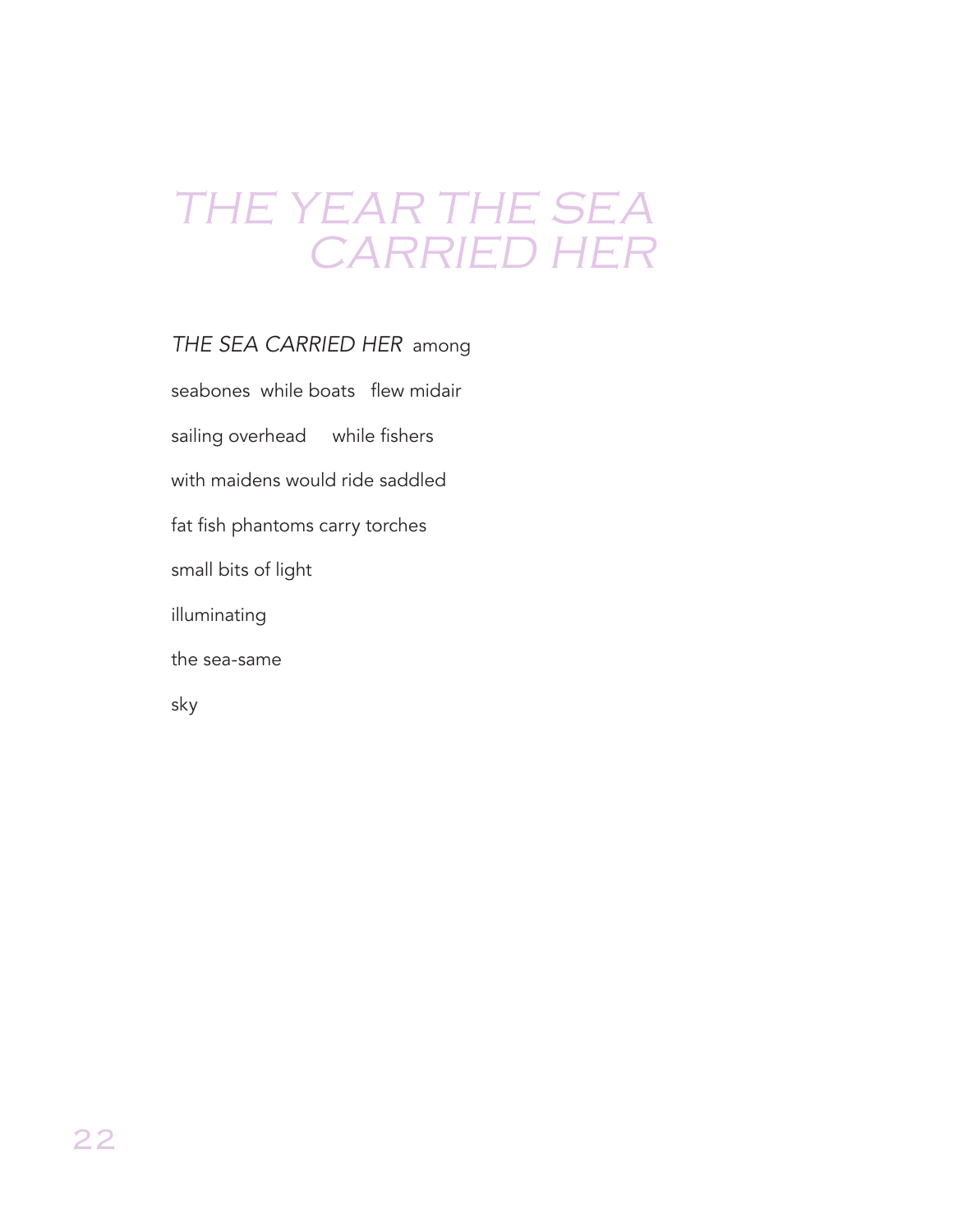#### *THE YEAR THE SEA CARRIED HER*

| she was a girl when she first                 |  |  |  |  |  |
|-----------------------------------------------|--|--|--|--|--|
| felt the tug of the sea her eyes were         |  |  |  |  |  |
| blue and common or flat                       |  |  |  |  |  |
| blue-gray shells endless                      |  |  |  |  |  |
| stones of light streaming                     |  |  |  |  |  |
| like god or energy or whatever                |  |  |  |  |  |
| she might have once understood as holy        |  |  |  |  |  |
| the sun its pointed light bright and pounding |  |  |  |  |  |
| waves dense her eyes sometimes                |  |  |  |  |  |
| blue lines of repeat sometimes grey           |  |  |  |  |  |
| changing color of the sea around her when     |  |  |  |  |  |
| the rage of swells first spoke                |  |  |  |  |  |
| reflected from her eyelets                    |  |  |  |  |  |
| open windows of light collecting              |  |  |  |  |  |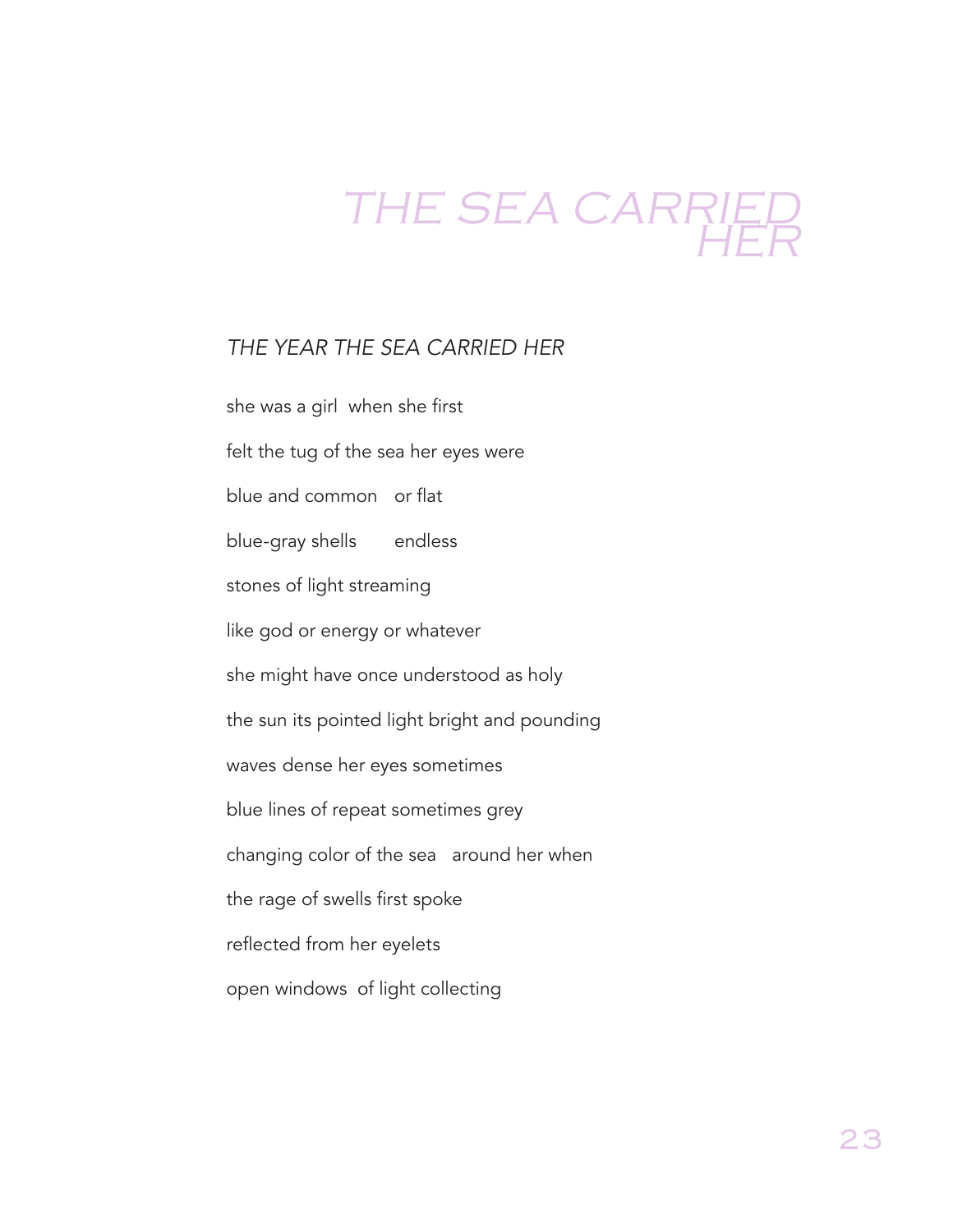#### *THE SEA*

#### *CARRIED HER*

*carried her*

as desire

always

as desire

is always

and all ways

always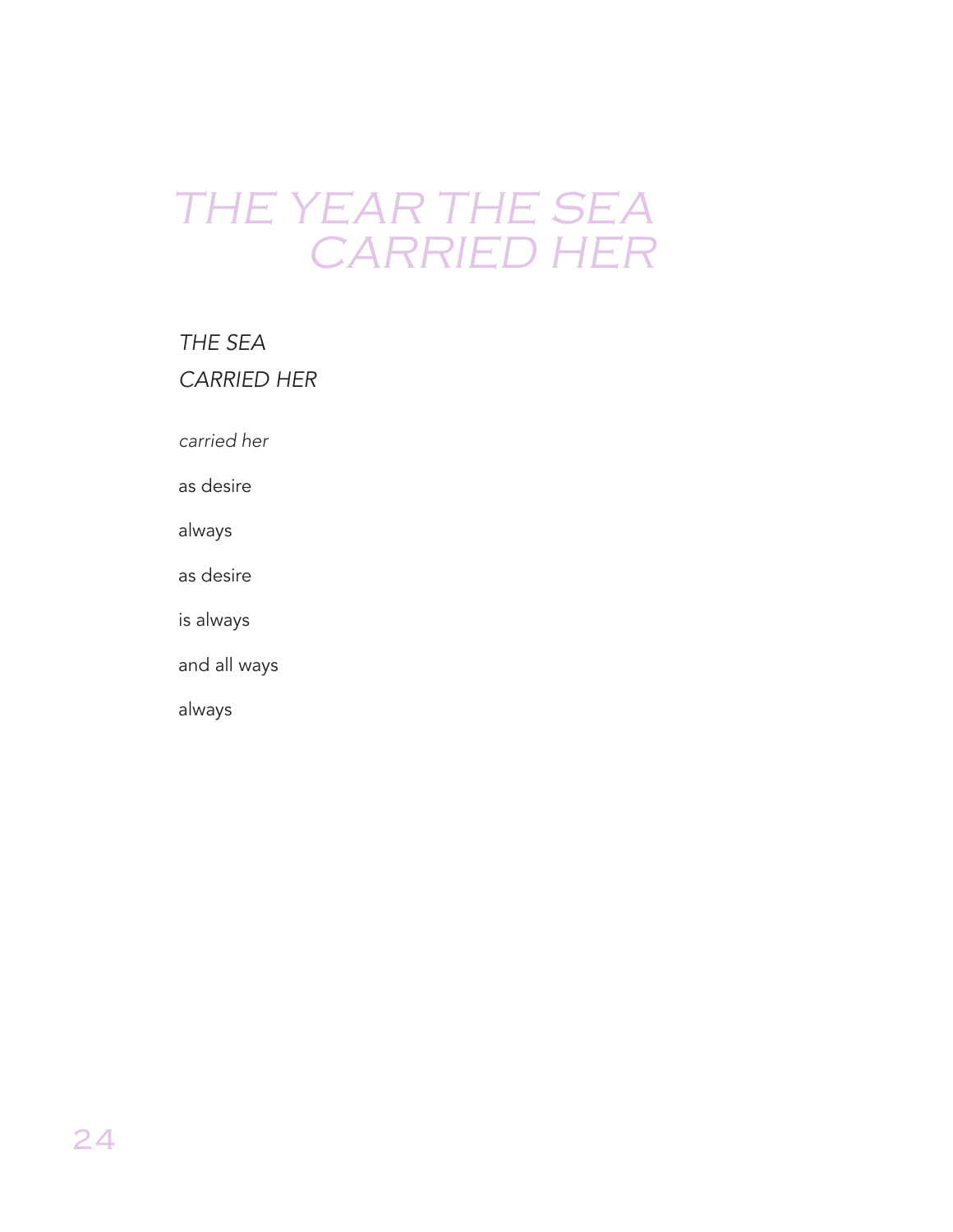#### *THE YEAR THE SEA CARRIED HER*

*e*verything waved what came before in repeat

would inevitably come again

this was the comfort if not rationality

of rhw repeat her toes in the sand

the dipped groove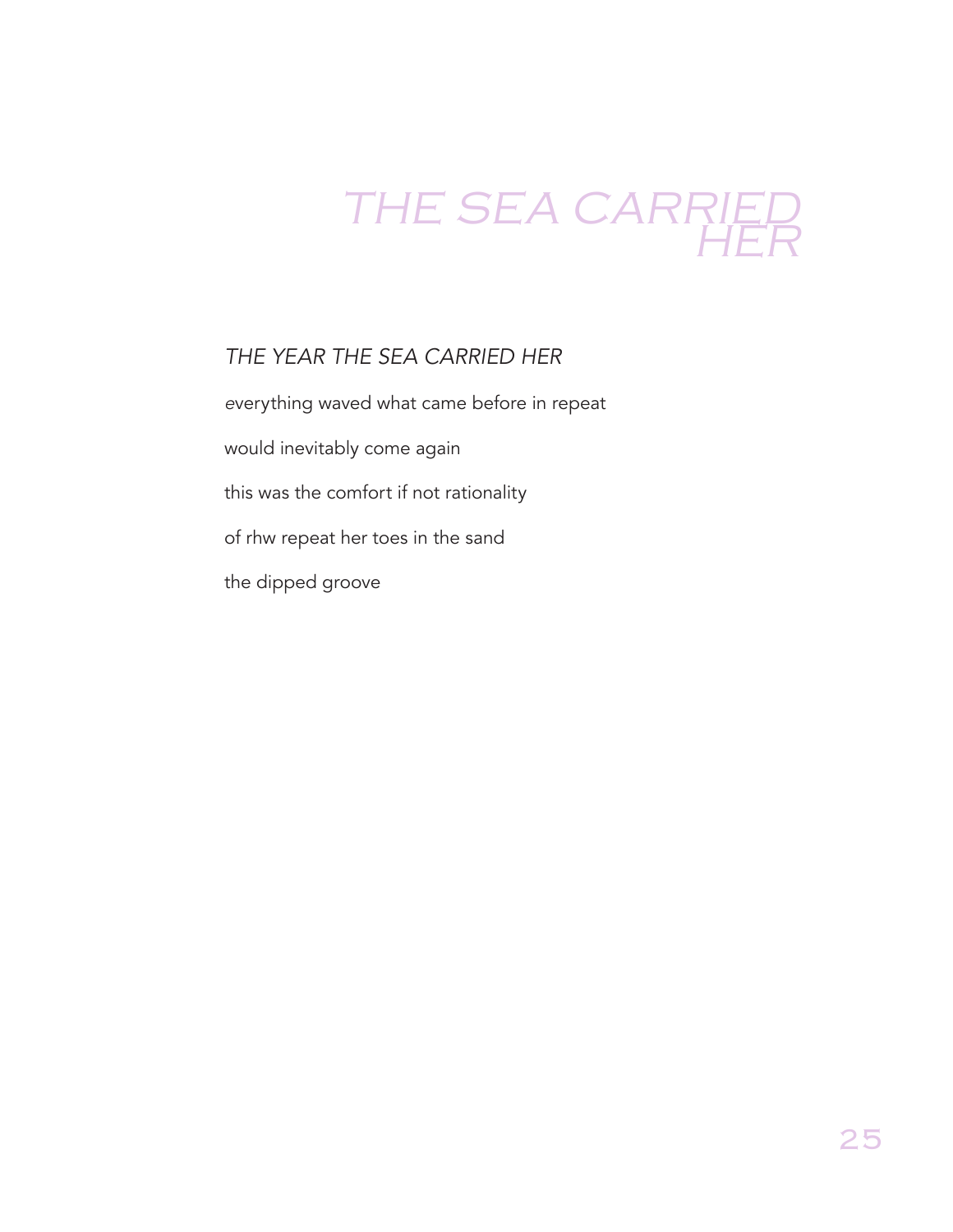The sea held her carried her every year as every fear held her every sea thus carried her held her every swell lulling or, every swell held her as every sea carried her every day, ever year without her knowing every fear every sea thus settled her held and held her a constant rocking every seathus lulling her the sea farried her the sea cappie fan her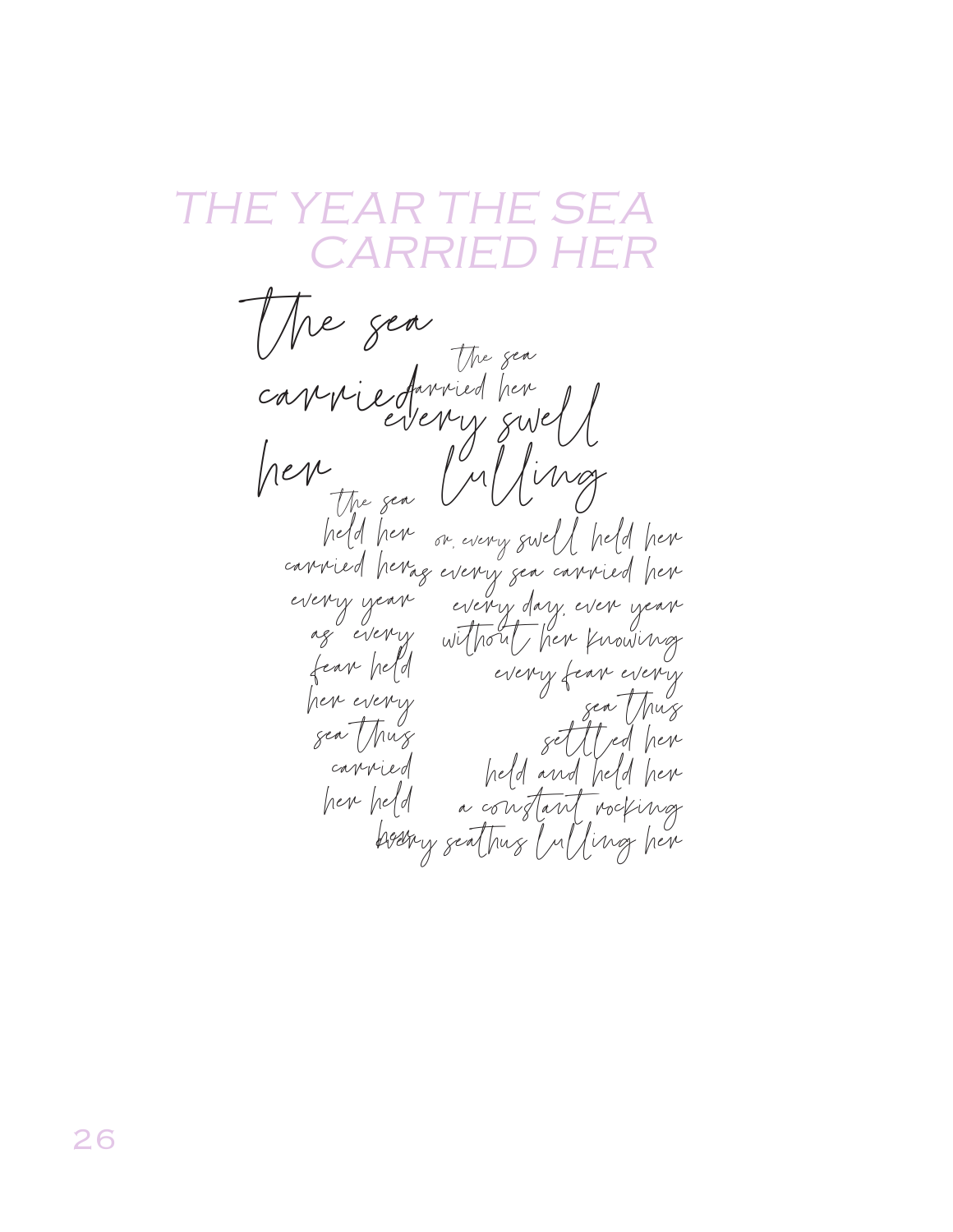### THE SEA CARRII

*THE YEAR THE SEA CARRIED HER* AT FIRST LIGHTLY SO HUSH SO SO HUSHED AND LACED OVER HER LIMBS CALMED HER IN ITS LATCHED SWELL CAME AS AN ABSTRACT REPEAT AS A SORT OF KNOWING SOME HOW CELLULAR NOTION WHICH CARRIED ITSELF OUT AND IN AND OUT AGAIN IN ITS ROAR A TIDAL REPEAT ON FOR YEARS AS IT EBBED IN AND OUT AND THEN OUT AND IN AND FIRST CLAIMED HER CARRIED HER GENTLY THEN FASTER AND FURTHER AS IT BECAME HER THUS AND SO SHE WAS NOW A PART OF IT AND IT FAILED HER IT FAILED HER WITH SUCH FURY OVER AND OVER SHE THUS THEN SHE AMID *A SEA A SEA* SO FURIOUS IN ITS REPEAT IN ITS AWESOME SWELL IN ITS CARRIAGE AS IT CARED AND CARRIED HER FROM YEAR TO YEAR AND COAST TO COAST ALWAYS BACK AGAIN WITHOUT WARNING EACH YEAR SOLID AND ANEW WEIGHTED AS IT WAS NEW TO HER IT WAS EVEN WILDER AND MORE SEPARATE THAN ONE MIGHT EVER IMAGINE AND SWEET YET SIMILARLY FOLDED WHEN IT FLOWERED AND OPENED UP TO HER AT LAST AND LATER PULLED HER IN AS THE VAST SEA THUS SALT AND BRINE AND WEED ENTANGLED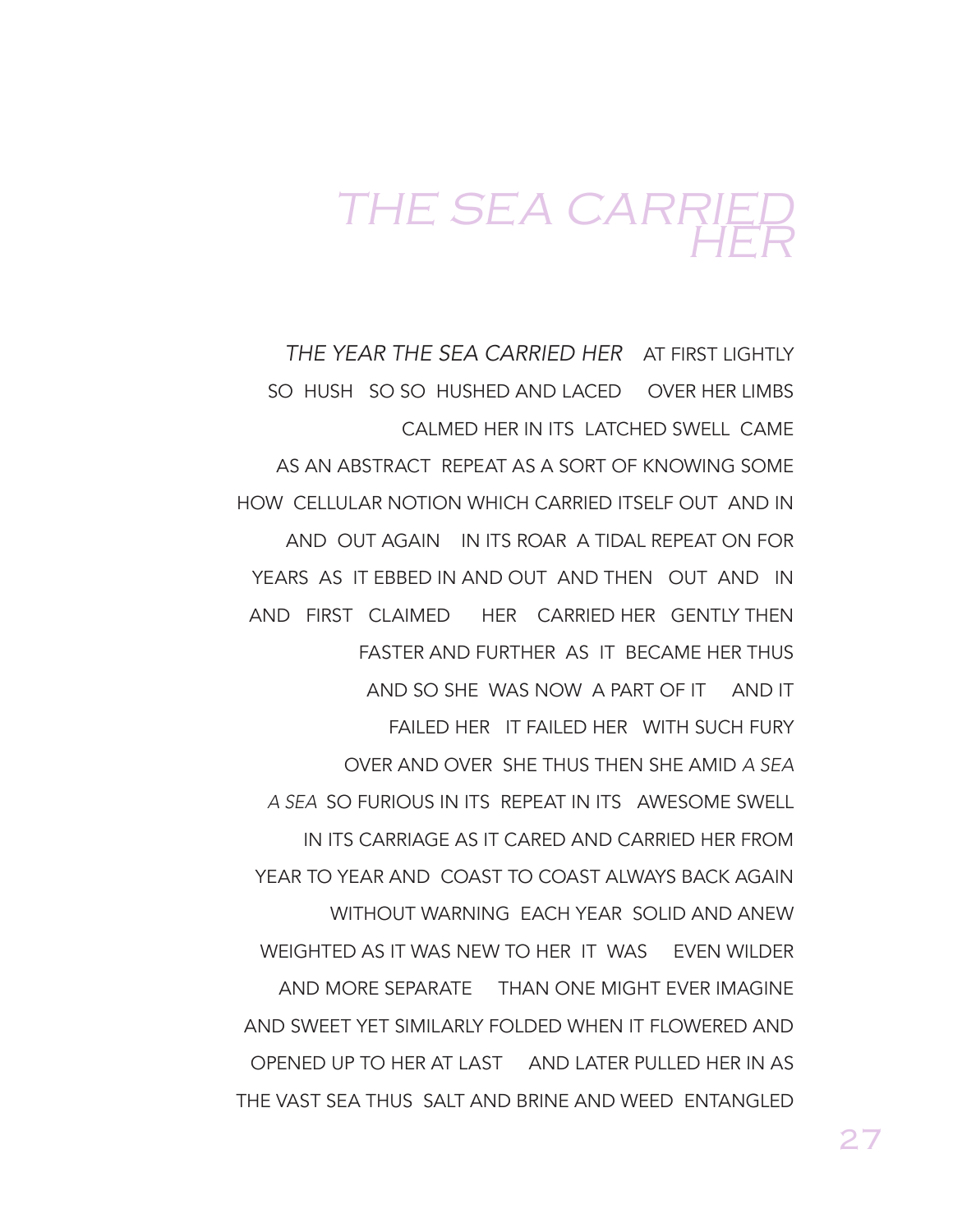*THE SEA CARRIED HER* HER HER SEA CARRIED CALMED HER KNOTTED HER HAIR IN ITS THUS THUS STATE IN THIS THE SEA STAINED HER YEAR IT ENTWINED ENTANGLED HER AS IT GALLOPED IT WAVED IT GUFFAWED IT ROARED IT SWAYED AS IT FAWNED OVER HER AND AS IT FURLED HER IN AND THEN BACK BACK INTO THE YEAR TO YEAR AND COAST TO COAST BACK AGAIN ROCKS OR TIDELINE OR RIVER'S EDGE BECKONED HER THEN RECEIVED HER AND THREW HER BACK AND BACK BACK FASTER AND FURTHER SURGING INTO THIS SEA PAST THE STONE POTS AND KETTLES LITTERED UPON THE SHORE SLICK WITH MOSS MEAD THE SEA HER SEA FORCED HER FIRST FAMILIAR THAT AGAINST THE SUN THE YEAR SHE FIRST KNEW THE SEA THAT CAME AFTER HER THE YEAR LAT-ER SHE WOULD KNOW THAT THE SEA HAD ALWAYS CARRIED HER *THE WET WET* SEA HELD HER OVER AND THROUGH HER WHOLE SUIT DRANK IT AS IT TANGLED HER HAIR ITS STRANGE ANEMONES TENTACLES AND SLICK GREENY WEEDS THAT HELD HER ITS PRICKLY MISSTEP SPURS OF BECOMING AS SHE THE SAME SEA AS IT CARRIED HER OUT OUT OUT AGAIN BY THE SEA SHE IN THE AND IN THE AND WITH THE SEA AND SEE THE WITH SEA AS IT WAS THUS THE SAME SEA THEN THE SAME SEA THUS AS THE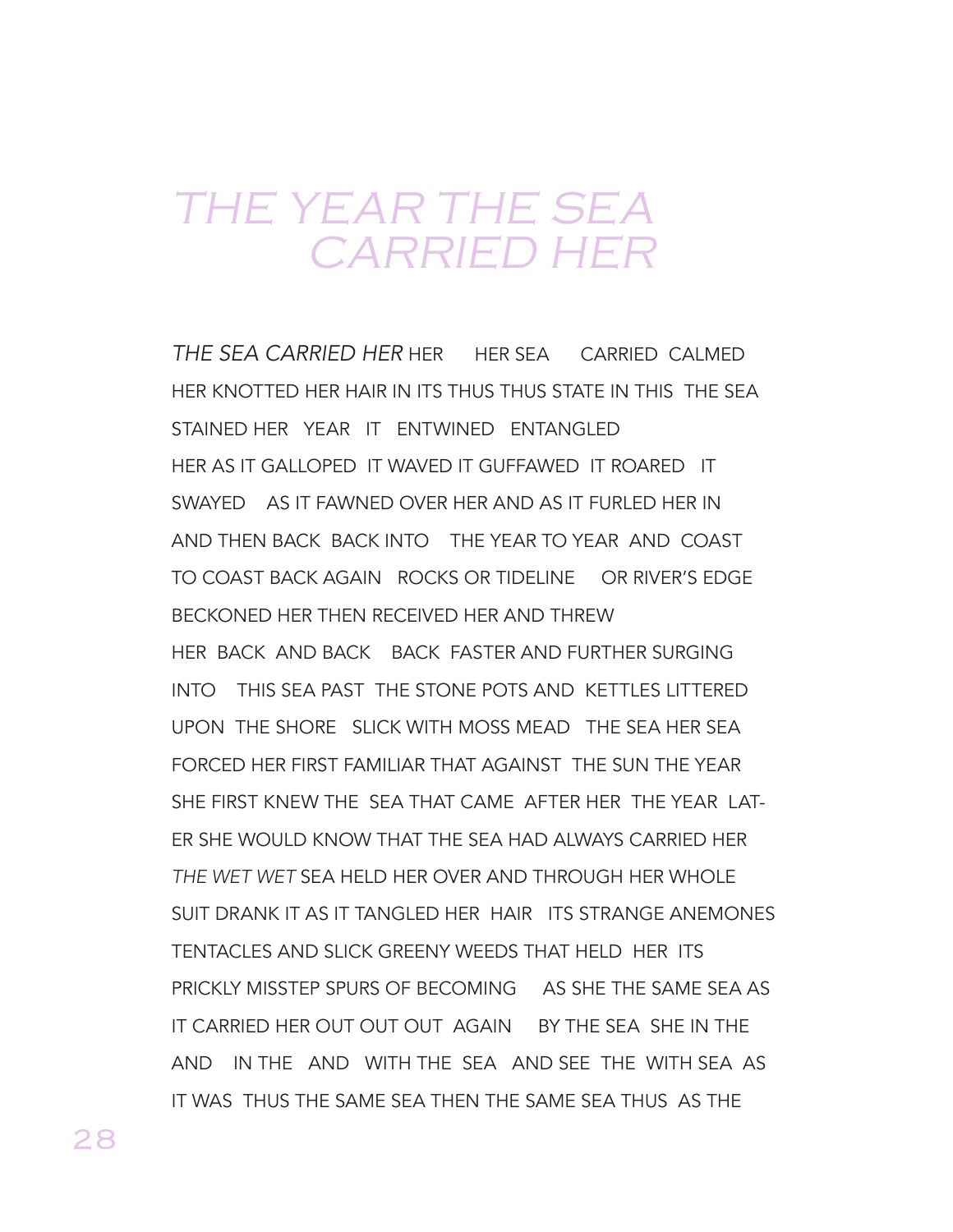*THE YEAR THE SEA CARRIED HER* THE YEAR THE SEA CARRIED AND CARRIED HER FURTHER AND FURTHER OUT BORE HER AGAIN AND AGAIIN AS IT GROOMED HER IT STAVED HER CHAFED HER INNER THIGHS BACK INTO RAW TIDE SPIT HER BACK OUT INTO A JETTISON OF PEBBLES AND FLOTSAM WEED REPEAT SPIT HER BACK WITH SEASCUM UNTIL THE NEXT AND NEXT AND NEXT REPEAT THE DAYS THE YEARS AND THE WAVES ABYSS WHICH FIRST DREW HER AND DAZZLED HER TOWARD ITS GLINT AND SILVERED AND SLIVERED SHIMMER WITH HER IN THE SEA PROWESS THUS PROVED SOLID THAT SEA THAT CHARMED HER SWAYED HER LULLED HER OUT AND OUT AS IT FORBADE HER FASTER AND FURTHER SURGING INTO THIS SEA PAST THE STONE POTS AND KETTLES LITTERED UPON THE SHORE SLICK MOSS MEAD THE SEA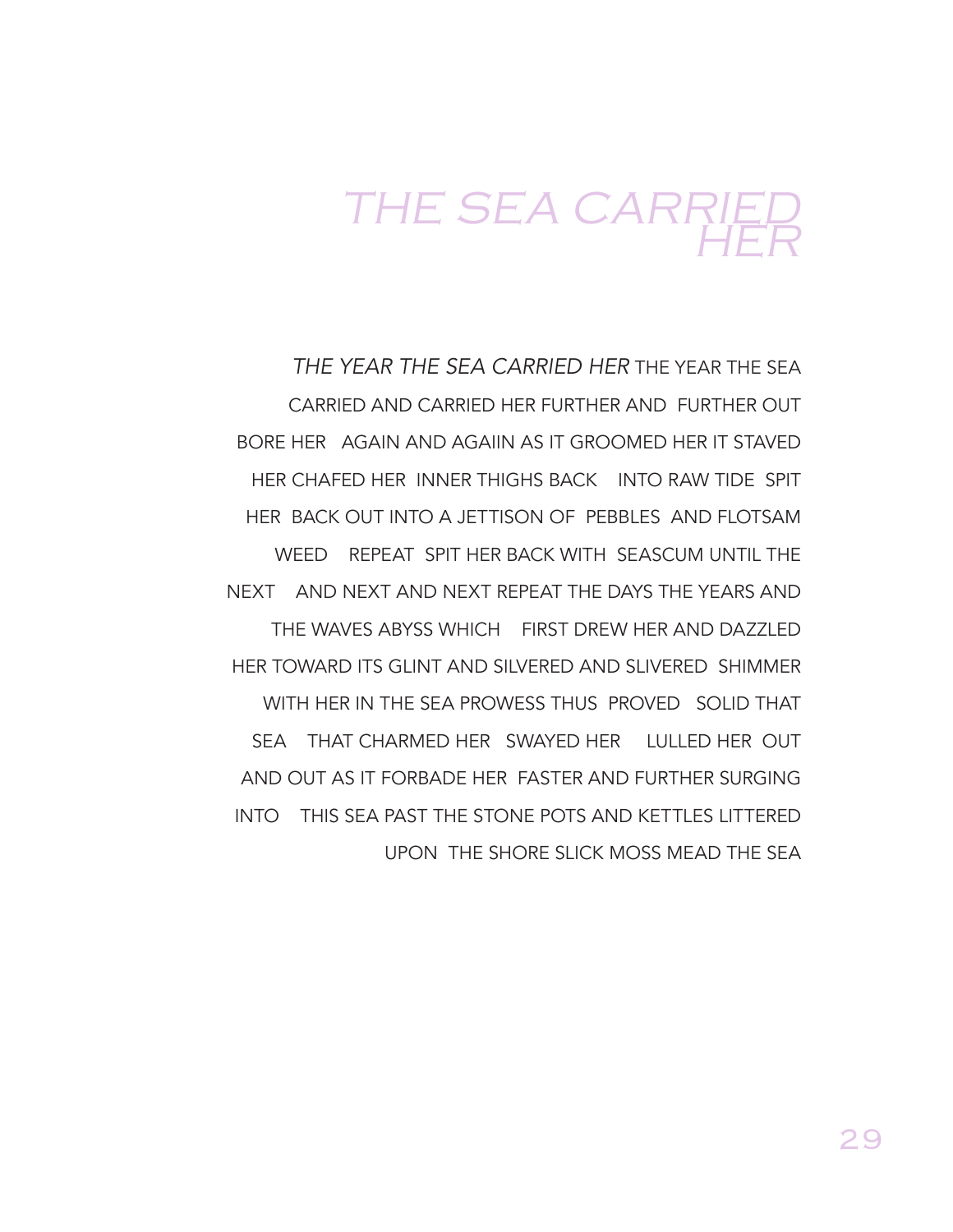*THE SEA CARRIED HER* SHE BECAME ENTWINED AND GREW IN RIFTS AS IT MUST NOT AS ONE IS SHOWN BUT IN FEELING IN ITS COASTAL CARRIAGE CARRIED CARESSED AND CAJOLED HER IN AND IN FURTHER IN YEAR BY YEAR THE SEA OR THE SEA SO SOMULENT CARRIED HER THE SEA CAR-RIED HER WITHOUT WARNING THE YEAR SOLID AND WEIGHTED AS IT WAS NEW TO HER IT WAS EVEN WILDER AND MORE SEPARATE THAN ONE MIGHT EVER IMAGINEAND SWEET YET SIMILAR AND FOLDED WHEN IT OPENED UP TO HER AT LAST AND LATER PULLED HER IN AS THE SEA CARRIED HER THE VAST SEA THUS SALT AND BRINE AND WEED ENTANGLED HER HER SEA CARRIED CALMED HER KNOTTED HER HAIR IN ITS THUS THUS STATE IN THIS THE SEA STAINED HER YEAR AFTER YEAR IT ENTWINED AND ENTANGLED HER AS IT GALLOPED IT WAVED IT GUFFAWED IT ROARED IT SWAYED AS IT FAWNED OVER HER AND AS IT FURLED HER IN AND THEN BACK BACK ONTO THE ROCKS OR TIDELINE OR RIVER'S EDGE BECK-ONED HER THEN RECEIVED HER AND THREW HER BACK AND BACK BACK FASTER AND FURTHER SURGING INTO THIS SEA PAST THE STONE POTS THE YEAR THE SEA CARRIED HER AGAIN ASHORE DERELICT AWASH ANEW ITS SADDLE WET WITH FURY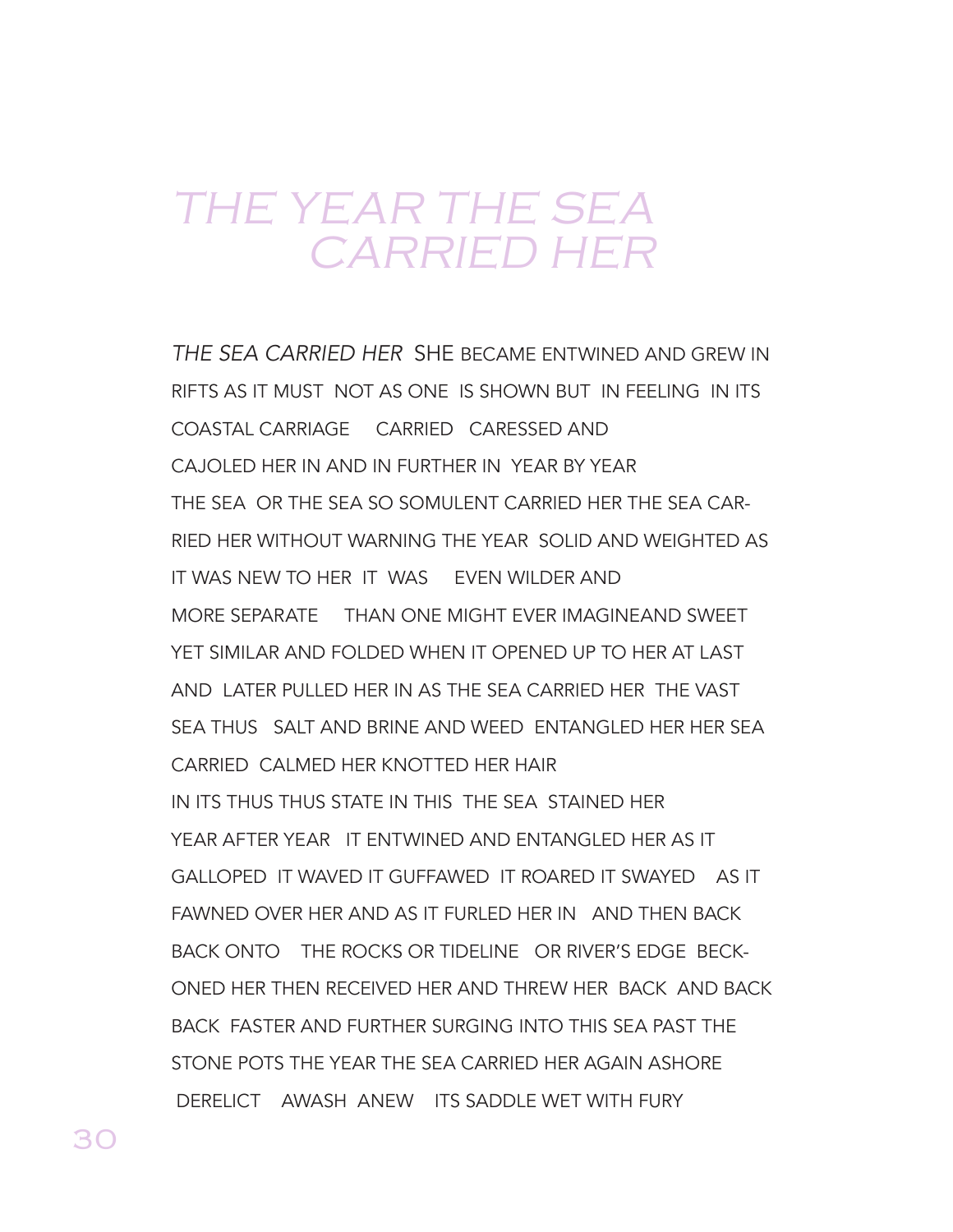*THE YEAR THE SEA CARRIED HER* SLICK AND SEAD-RUNK THE SEA *HER SEA* FORCED HER FIRST FAMILIAR THAT AGAINST THE SUN THE YEAR SHE FIRST KNEW THE SEA THAT CAME AFTER HER THE YEAR LATER SHE WOULD KNOW THAT THE SEA THE YEAR THE SEA CAR-RIED HER ANDHAD ALWAYS CARRIED HER *THE WET WET* SEA HELD HER OVER AND THROUGH HER WHOLE SUIT DRANK IT AS IT TANGLED HER HAIR A WHOLE KNOWING WITHIN ITS STRANGE ANEMONES AND SLICK GREENY WEEDS THAT HELD HER ITS PRICKLY MISSTEP SPURS OF BECOMING AS SHE BECAME AND GREW IN IT IN RIFTS AS ONE MUST DO NOT AS ONE IS SHOWN BUT IN ITS CARRIAGE CARRIED CARESSED AND CAJOLED HER IN IN FURTHER IN YEAR BY YEAR THE SEA OR THE SEA SO SOMULENT CARRIED HER FLOATED HER ON ITS BACK INTO THE DRIFTS AND DEBTS AND DEPTHS AND DEATHS OF SPECKLED WEED AND SHE SOMETIMES WAVED TO THE SHORE OR EVEN TO FURTHER OUT-SPECKS OF LAND THAT WERE MOSTLY IMAGINED AS THE GREAT EXPANSE WAS MORE OFTEN BLUE THAN NOT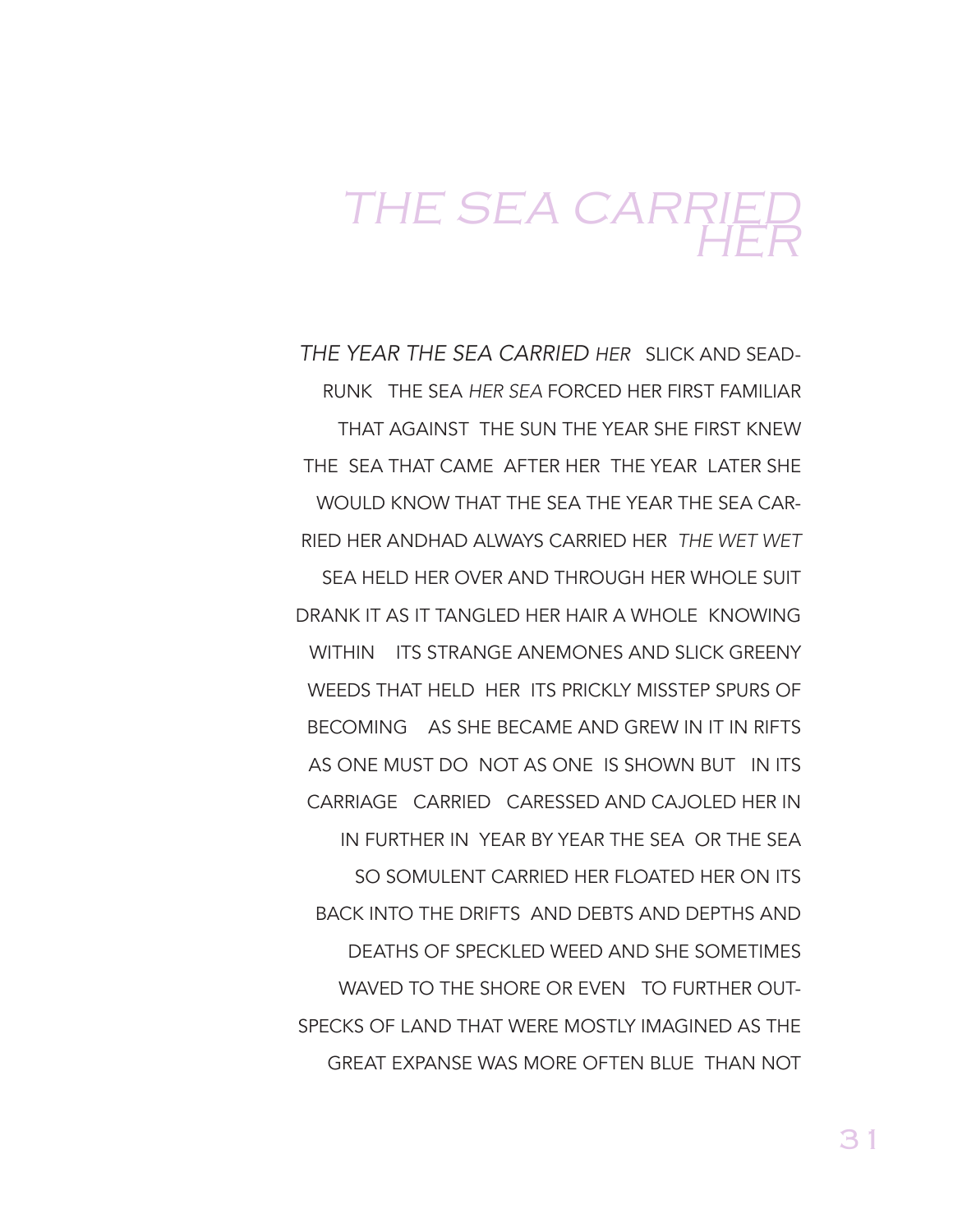*THE SEA CARRIED HER* AND DOTTED THE HORIZON AND SAME SEA WITH VISIONS OF SELF AND SHORE AND SEAWALL LITTERED WITH TOURISTS WHO PEOPLED THEMSELVES ALL OVER HER SUN-BAKED SHORE RUINED WITH THEIR BODIES AND RUINED HER WITH THEIR GARBAGE LEFT NEAR THEIR SHAPES LEFT IN THE SAND RUINED HER WITH A MOLLUSKY CAROUSAL WITHIN HER IN THE WAVES OF FIRST KNOWING IN THE SFA-RENTS LIVED THUS CARRIED HER HELD HER AFFIXED THE SEA CARRIED HER IN ITS LULL STATE IN ITS THICK HAZE ITS DEFT GAZE THE SEA HELD HER INJURED LIMP SELF WITH UNKEMPT HAIR FLOATED HER IN A BED OF SALT AND WEPT THE SEA WEPT FULLY THEN AND HEALED HER THE YEAR SHE FIRST CAME UNTO KNOWING THE SEA CARRIED HER SEATHUS CARRIED HER STAGED AND STAINED HER CHAFFED AND STRAINED FORM THIS WAS THE YEAR THE SEA BECAME STILL AND FORMED HER *HER* IRREVERANT WANT IN WAVES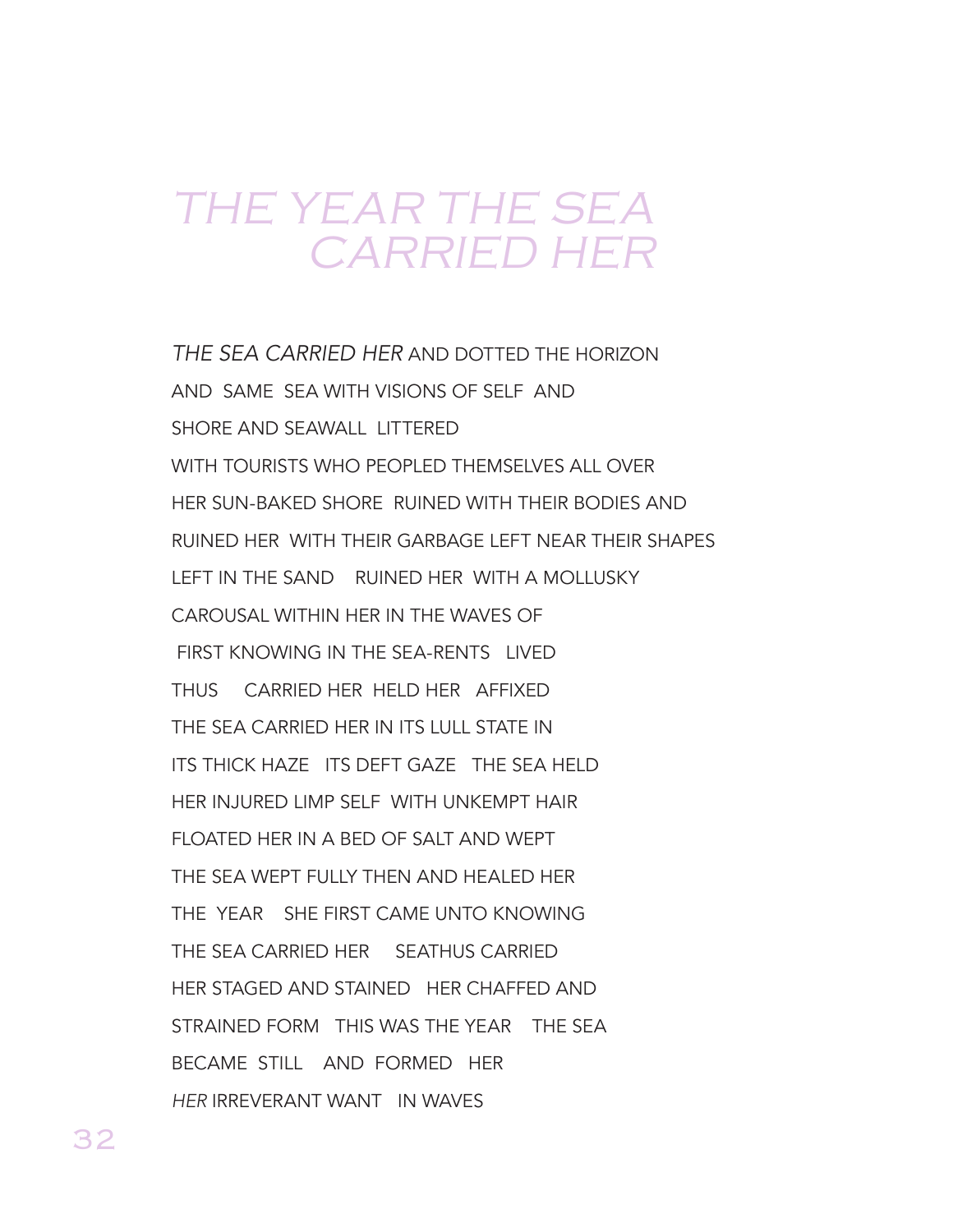*THE YEAR THE SEA CARRIED HER*  a choncology in waves mastered in its full lull state its strained strange and stained *repeat repeat* s<br>BERSEAS HERSEAS PERSEA a green greensea a drug cartel is moving the sea sea sea sea sea sea sea sea sea sea sea sea sea sea sea sea sanda sea sea sea sea sea waves sea sea sea BEREAVED SEA<br>USA USES OCEAN AS USA USES OCEAN AS DUMP cartel strangles the sea sea sea ships garbage to **Adonesia to be** burnt as fu**el in the full makers** only to creat toxic chemicals cont food and more by the deepest point in the sea in<br>the Pacific is littered withe the Pacific is littered with candy wrappers and **chatte** bags sea shells and weird fish sea sea sea anemone sea sea sea sea **pes een** sea sea sea sea sea sea sea sea sea se are changing  $\sqrt{e}$   $\frac{1}{\sqrt{2}}$ blanched the sea is c<br>bUI the **@** IS deeper sea shells are changing we now see blanched GREAT SALT POND NEW HARBORare changes we now see blanched dismi shells sees a sea outstretched se a sea sea sea an e just gulls no sea<br>just ocean or sea sulls<br>sea OVER FISHED sea sea **SEA ODE**  $\overline{\phantom{a}}$ sea sea absentia sea sea rtornoc sea  $sec^2$  $\sum_{\alpha=1}^{\infty} a_{\alpha}$  $S_0M_d$ OBSCURA<sup>C</sup>  $SANS \leq C$ sea sea sea sea sea glass wreck  $sea$  sea Seas SEASHORES  $\frac{1}{2}$  seething sea things sea sand sea sea<br>diseardant disconnected stranded seals<br>sea things sea sea Os*sea sea sea*   $S$ ea sea sea sea wave s**sea esea** a sea sea sea sea sea sea sea sea sea sea sea sea sea sand sea sea sea sea sea sea sea sea sea sea sea sea sea sea sea sea sea skeeps sea sea sea sea sea sea sea sea **sea alexer**a sea sea sea sea sea s<del>ga sea sa</del>a sea<sup>s</sup> sea **sea sea gear**  $\operatorname{\mathsf{RS}}$  illuminating sea froth sea sea seasea  $s$ ea sea $\mathbb{R}^n$   $\mathbb{R}^n$ star sea sea *fu* sea sea sea sea sea sea sea sea 3 S $\bigcap_{\mathbb{R}}\mathbb{Z}_{p}$ sea sea seal sea sing to be seas **se**a sea sea sea sea sea sea sea sea sea sea sea sea sea sea sea sea sea sea sea sand sea sea sea sea sea sea sea sea <sup>gui</sup> sea sea sea sea sea sea sea sea shells sea sea sea sea sea **SEUS presses** *sea sea sea sea sea sea sea*  sea She sea seased as seawend *sea sea sea sea sea sea sand sea* **disasters into** just ocean or *sea sea sea sea sea seabrave*  **Sea se** Seas eases *sea sea seaweary sea sea sea sea sea sea sea sea sea sea sea sea sea somnolence*  **Of oceans &sea**<sup>sea sea absentia</sup> *sea seawary sea sea sea sea sea sea seasea sea sea sea*  &sand &star torn *sea sea sea sea sea sea sea sea sea sea sea sea sea sea sea sea sea sea sea sea sea*  nights of sea-lit **ANGESTATERS Illuminating** *sea sea sea seasea sea salt*  **India ing pereaved seas** SANS *sea sea sea sea sea sea sea sea sea*  nautic strandlings<sub>(</sub> *sea sea sea sea sea sea sea sea sea sea sea sea sea sea sea sea*  **disaster disease & COasing to be seas SEASHORES** *sea sea sea sea sea sea sea*  **OASEAS &oceans** sea sea sea sea *salt sea sea sea sea sea sea sea sea sea sea sea sea sea sea sea sea*  singing **SEA**LING *sea sea sea sea sea sea sea sea sea sea sea sea sea sea sea sea sea sea sea sea sea sea sea sea sea sea*  herself seawidth *sea sea sea sea sea sea sand* PERSEUS presses another wor(l)d seaweed of gulls just gulls no sea ocean gulls SEAS SEA ODE sea sea  $\mathbf{Q}^{\mathrm{c}}$ E A N STEWARDS O*sea sea sea*  sea glass wreck *sea sea sea*  sea seeing seething sea things sea discordant sea things *sea*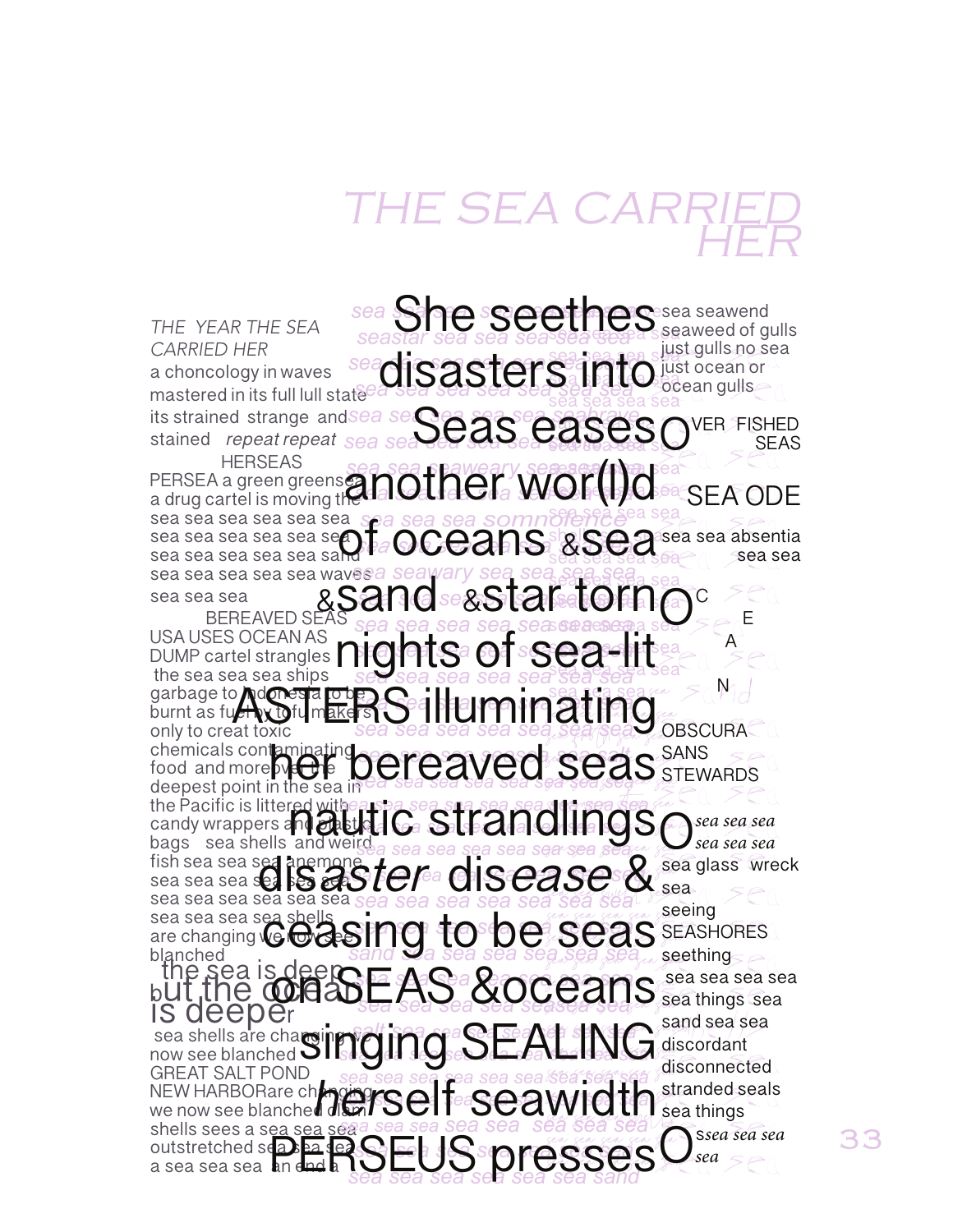|                                    | the sea THE SEA CARRIED HER |                                       |                        |                    |
|------------------------------------|-----------------------------|---------------------------------------|------------------------|--------------------|
| carried her<br>as desire<br>doesea | the sea                     | sea swelßea                           | each<br>carried        | sullen             |
| always<br>carried<br>as desire     | married                     | sea<br>erratic                        | her<br>her every       | suh                |
| always deals                       | her                         |                                       | year<br>held           |                    |
| retreat or                         | gathered<br>gathered        | with<br>sea                           | every                  | swol               |
| every<br>repeat                    | her                         | dishwater                             | fear<br>seaheld        | see                |
| andyear                            |                             | chapped                               |                        |                    |
| every<br>and<br>fear               | every<br>year               | waves                                 | the<br>sea             | SEA                |
| heldeld<br>her                     | and                         | or, every<br>swell held               | carried<br>her<br>year | STATIC<br>SEA      |
| her                                | every                       | her<br>andevery                       | toward<br>the next     | ERRATIC            |
| fear                               | fear                        | the<br>sea<br>carried her             | every<br>fear          | SEA                |
| held<br>her                        | held                        | sea<br>every day                      | held<br>her            | LLS                |
|                                    | her                         | ever year<br>carried<br>sewithout her | many                   | STASIS             |
|                                    |                             | knowing<br>stain<br>her<br>as every   |                        | SEASHORE           |
|                                    |                             | fear every<br>every<br>seathus        |                        | CENSURE            |
|                                    |                             | sea erofed and<br>year<br>held her a  |                        | SEISURE<br>CAESURA |
|                                    |                             | seaconstant<br>static rocking         | REDUX                  |                    |
|                                    |                             | every                                 |                        |                    |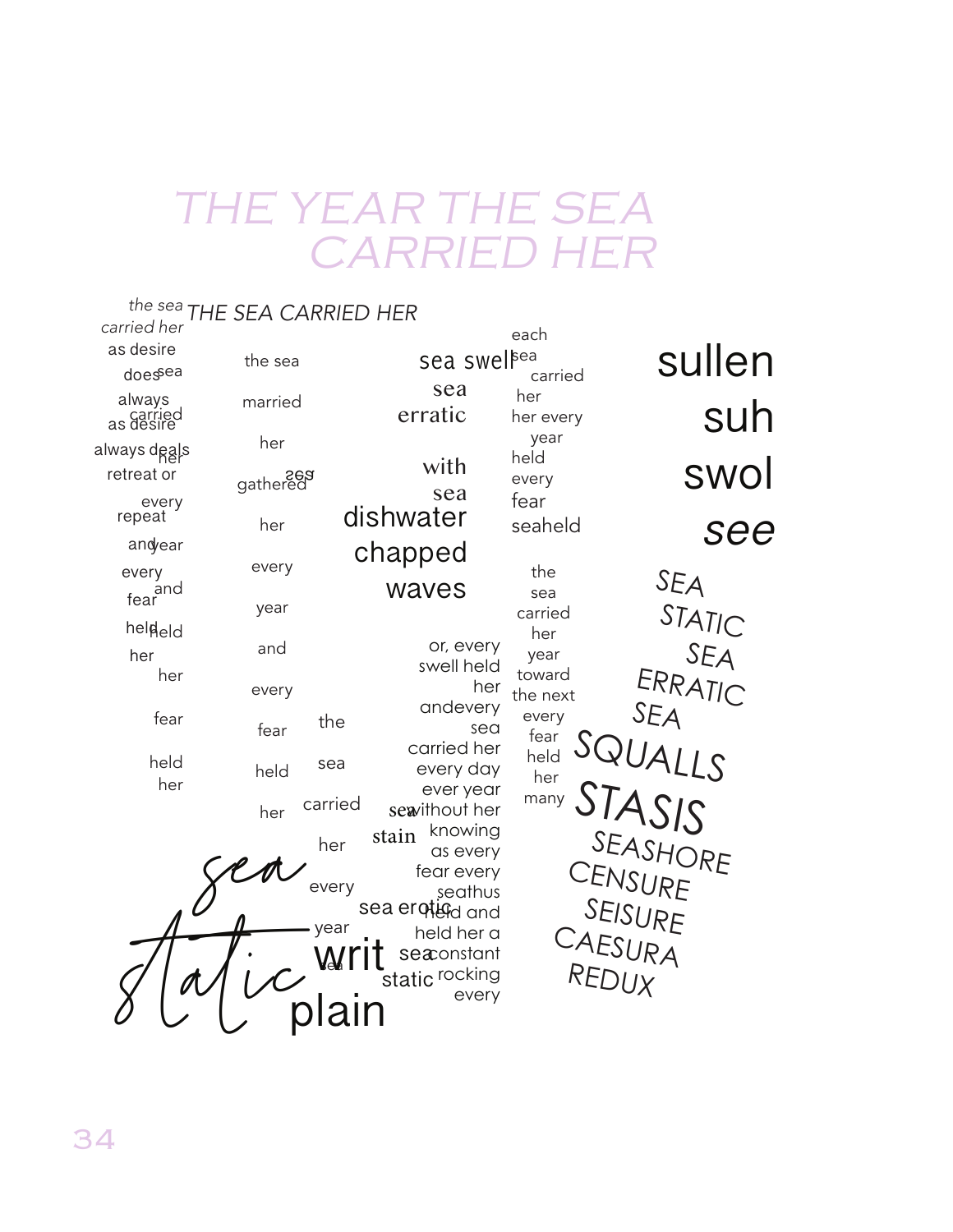*THE YEAR THE SEA CARRIED HER* it carried her in repeat the sea carried itself fully every year and every she many the sea carried as her wanton desire her years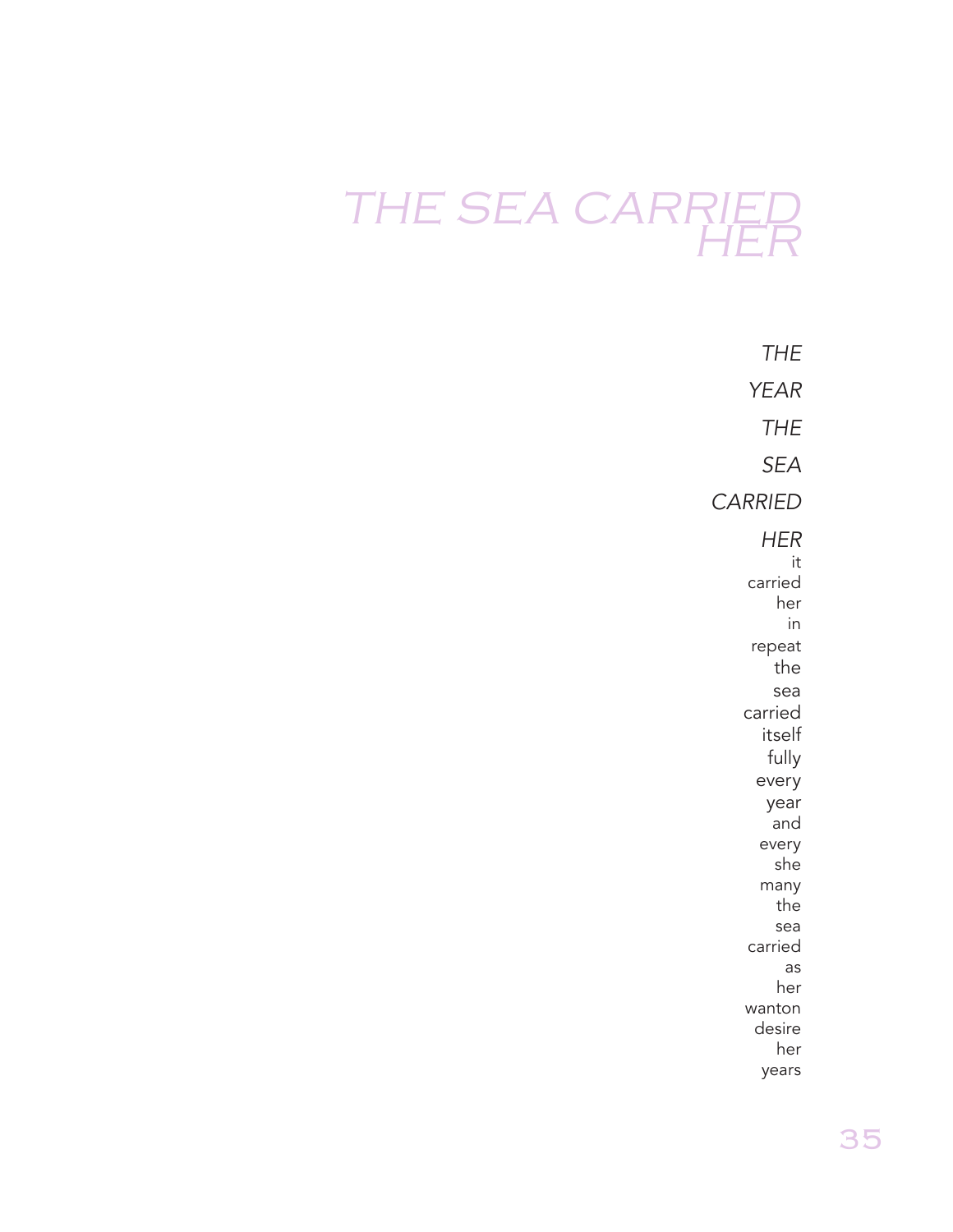#### *THE SEA CARRIED HER*

incarnate naught at sixes sevens flummoxed bamboozled disoriented mystified a loss at sea salty and briny pelagic seagoing ocean-going saltwater marine a great number and vast assemblage of concourses provocateurs of profusion a plethora a mass or main a deep drink and salt and salt salt waves and waves the deep blue blue drink by way of the heart of our vast and edible sea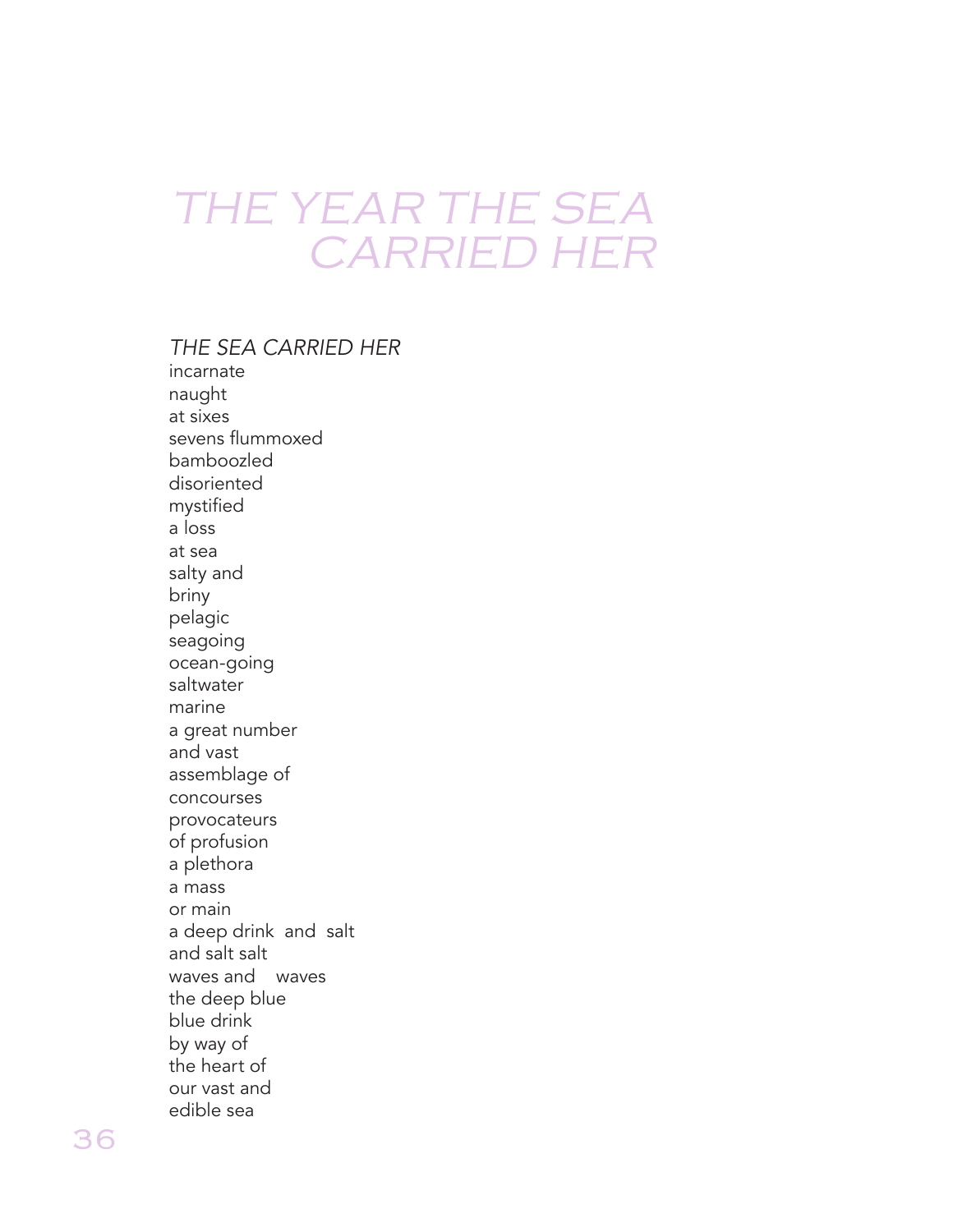